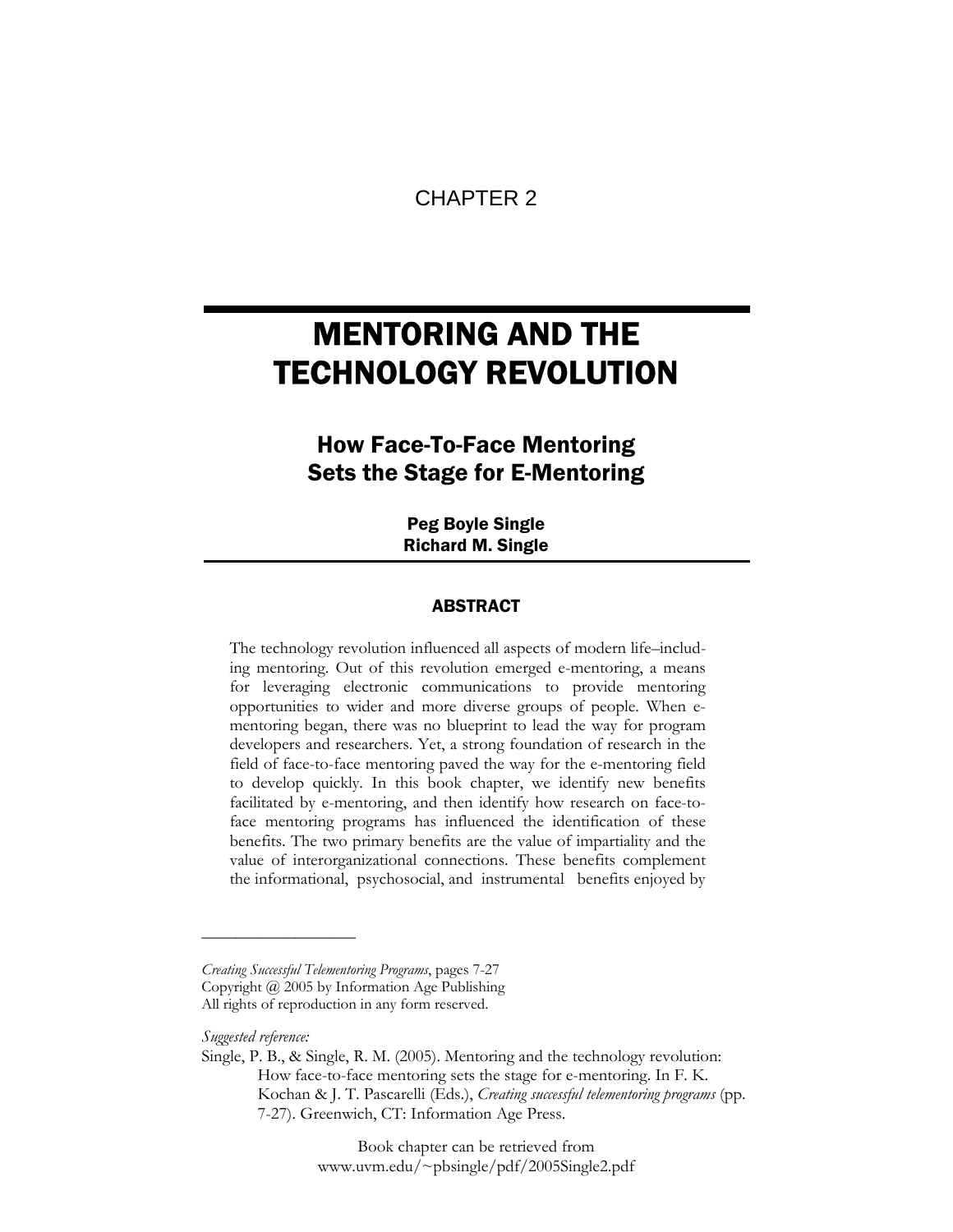protégés in both face-to-face and e-mentoring programs. Also, programmatic features deemed efficacious from the face-to-face mentoring movement have paved the way for e-mentoring programs to embrace structured formats. E-mentoring has successfully utilized training, coaching, and group e-mentoring. E-mentoring doesn't replace face-to-face mentoring, but extends it. The intent of this book chapter is to look at the history linking the two movements and to inform program developers and researchers about the research and developments that already exist in the field.

The technology revolution changed the landscape of business and commerce virtually overnight. Previous to the 1985 launch of America On-Line and the 1994 launch of Netscape, the Internet was used mainly by researchers and scientists associated with universities, colleges, and national laboratories. When companies offering email and user-friendly Web browsers went public, the Internet became accessible to the general public.

The technology revolution not only had implications for commerce and research communities, but also for the public sector. Pioneers in the field of e-mentoring envisioned how the increased connectedness brought about by the Internet could be used to facilitate social equity and educational attainment. E-mentoring programs with these goals began to develop in 1993, with the Electronic Emissary Project (Harris, Rotenberg, & O'Bryan, 1997). In 1994, both the Telementoring Young Women in Engineering and Computing Project and the pilot project for the International Telementor Project were launched (Bennett, Tsikalas, Hupert, Meade, & Honey, 1998; Neils, 1997). In 1995, MentorNet was being piloted as an e-mentoring program for women college students in science and engineering (Muller, 1997). While these are not the only e-mentoring projects developed at this time, they are the largest and provided some of the foundational research for the field (Single & Single, forthcoming).

While these programs were being developed, there was no blue print to rely on, nor lessons learned to incorporate, while developing ementoring programs. These programs forged new models, all based on their program goals, participants, and available resources. And yet, these ementoring programs did not develop in a vacuum. Decades of mentoring research preceded the developed of the e-mentoring field.

This chapter reviews and presents the research on e-mentoring outcomes and programmatic features. Throughout, we illustrate how research on face-to-face mentoring programs set the stage for developing ementoring programs, although we focus primarily on the outcomes associated with structured (and therefore formal) e-mentoring programs. Also, we review the research conducted on the features of structured ementoring programs that are effective in supporting e-mentoring relationships: e-training; e-coaching; and group e-mentoring. But first, we provide a brief history of the e-mentoring movement.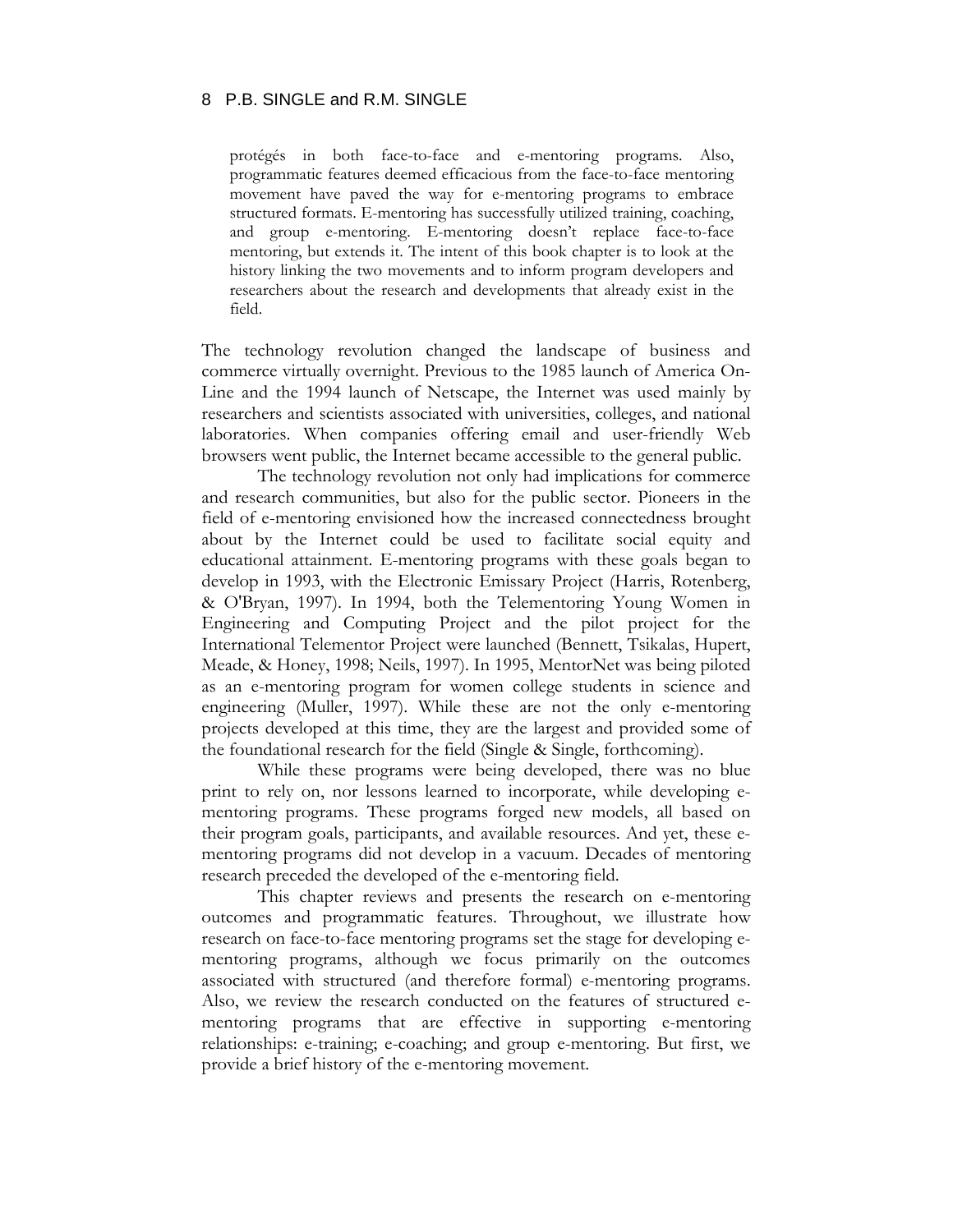# HISTORY OF THE E-MENTORING MOVEMENT

The Electronic Emissary Project, founded in 1993, was the first large-scale e-mentoring program. The focus of the program was to support public school children in their science and science-related projects — projects for which their teachers may not have the necessary subject-matter expertise. Therefore, the Electronic Emissary electronically connected school children, who served as the protégés, with scientists, who served as the mentors, to assist the children in science-related school projects (Harris et al., 1997). This project served an area of national need, as the scientific capabilities of the nation's school children were of concern.

The Telementoring Young Women in Engineering and Computing Project (The Telementoring Project) was developed in 1994 and was funded by a grant from the National Science Foundation (Bennett et al., 1998). The Telementoring Project focused on gender equity in technology and sought to determine whether e-mentoring would be efficacious in encouraging and supporting female high school students in their use of and interest in computers by pairing them with female professionals in technology. This project was designed to address social equity issues, as women are underrepresented in computing and information technology  $(TT)$ .

Other e-mentoring programs quickly followed. Two large-scale programs (i.e., programs which served over 1,000 participants) that focused on e-mentoring dyads were the HP Telementoring Program, which later became the International Telementoring Program (International Telementor Program, 2003; Neils, 1997), and the Dartmouth E-mentoring Program for Women in Science and Engineering, which developed into MentorNet (MentorNet, 2004; Muller, 1997). The International Telementoring Program provided additional support to thousands of public school children, with the intent of supporting educational projects that they were working on in the classroom. Most of the mentors, based on the companies participating in International Telementoring Program, came from the high-tech fields, so many students were matched with IT workers and scientists.

Both MentorNet and its pilot project addressed the underrepresentation of women in science, technology, engineering, and mathematics (STEM). The Dartmouth E-mentoring Project, the pilot project for MentorNet, provided a mechanism for matching women students in STEM attending a geographically isolated college with women scientists and engineers (Muller, 1997). MentorNet went national, and then international, as it provided opportunities for women students in STEM fields to be paired with either male or female professionals in those fields (MentorNet, 2004).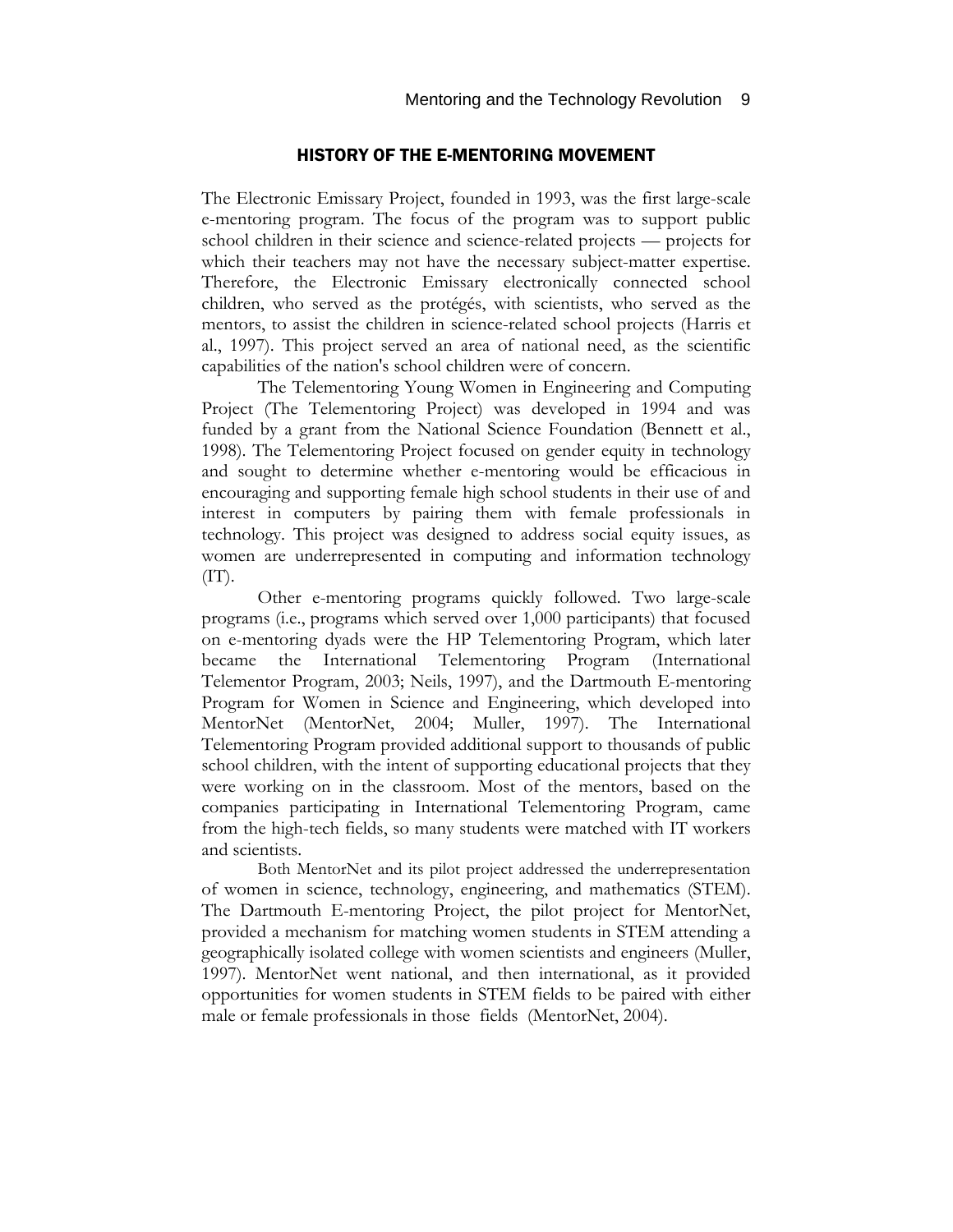These early programs shared similar goals: to provide mentoring for school children, adolescents, and college students, where face-to-face mentoring would be infeasible. Also, these programs all sought to address some issue of national need – be it the lack of scientific literacy of America's school children or the underrepresentation of women in STEM fields. These pioneering programs also identified components that were necessary for the successful implementation of e-mentoring programs, which included easy access to technology for all participants (Bennett, Hupert, Tsikalas, Meade, & Honey, 1998; Harris & Figg, 2000) and various forms of facilitation to support the establishment and continuation of ementoring interactions (Single & Single, forthcoming).

The program developers of these programs realized that it was not enough to recruit and match protégés and mentors. In those instances, many times the e-mentoring relationships often fizzled out. Rather, these programs determined early on that e-mentoring was not a simple endeavor, but was a resource-intensive endeavor that required IT expertise and the provision of on-going participant support (Harris et al., 1997; O'Neill, Wagner, & Gomez, 1996; Single & Muller, 2001). The program developers realized that they would need to rely on some of the programmatic features embraced by the face-to-face mentoring movement, such as training, coaching, and opportunities for group mentoring (Boyle & Boice, 1998b). Early on the e-mentoring program began implementing structured ementoring.

# DEFINITION OF STRUCTURED E-MENTORING PROGRAMS

As part of this effort, early scholars found the need to define structured ementoring in order to distinguish it from naturally occurring e-mentoring. This definition also distinguishes it from formal e-mentoring programs that do not provide programmatic facilitation to the participants. Below is the first definition we know of that appeared in the literature on structured ementoring programs:

> E-mentoring that occurs within a formalized program environment, which provides training and coaching to increase the likelihood of engagement in the e-mentoring process, and relies on program evaluation to identify improvements for future programs and to determine the impact on the participants (Single & Muller, 2001, p. 108).

This definition was informed by the work of the face-to-face structured mentoring field. The importance of program structure in developing and implementing successful mentoring programs is well known (Boyle & Boice,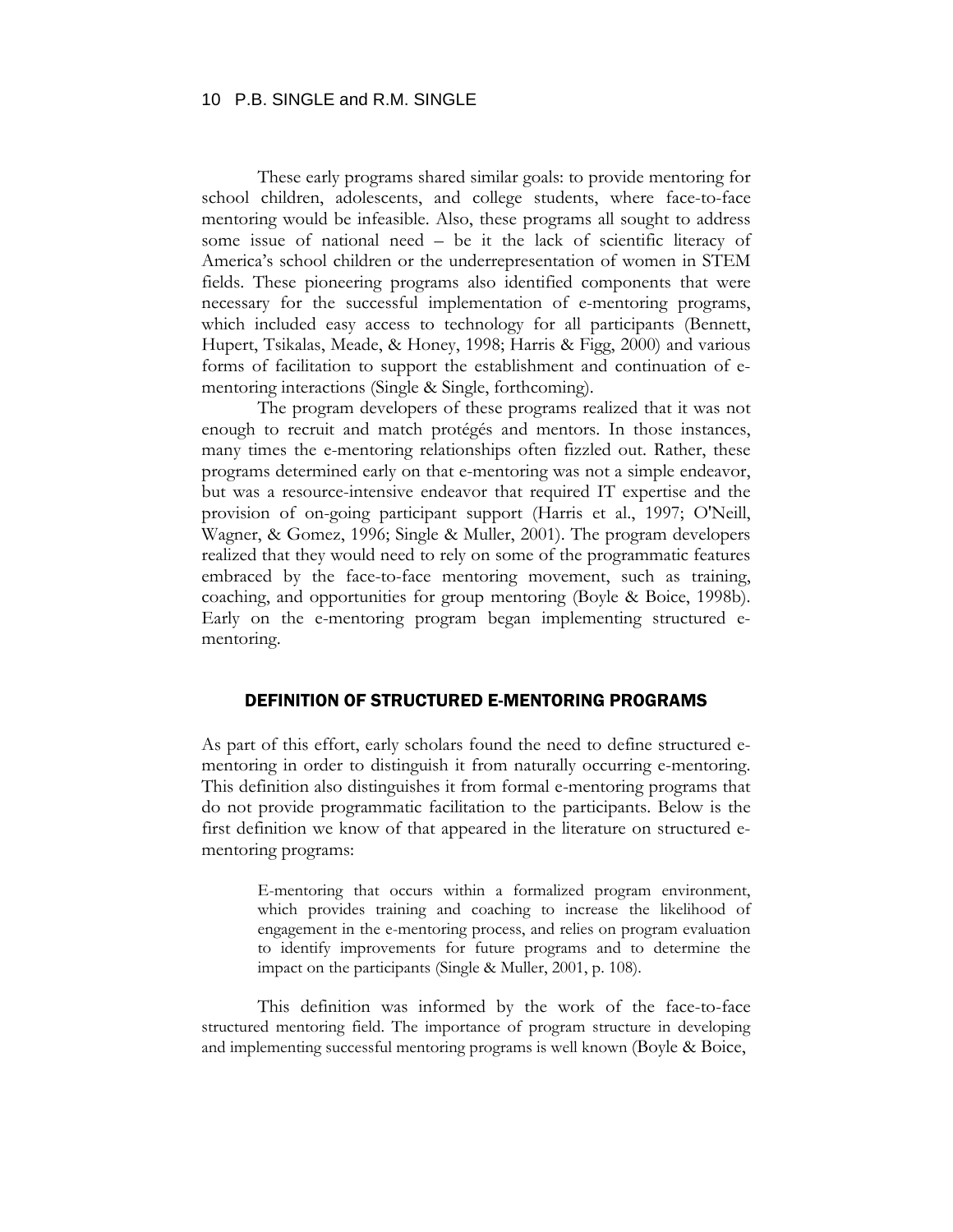1998b; Wunsch, 1994). In particular, this definition highlights the importance of training and coaching as important features of structured ementoring programs and the importance of assessing e-mentoring programs.

# BENEFITS ASSOCIATED WITH E-MENTORING

Ultimately, mentoring and e-mentoring provide customized personal or professional support to protégés. While the benefits to mentors and ementors have been identified, often the goal of programs is to provide benefits to protégés. While early in the e-mentoring movement there were concerns over the efficacy of building mentoring relationships online, recent research has determined that e-mentoring confers the same benefits afforded to protégés in face-to-face mentoring relationships. The informational, psychosocial, and instrumental benefits associated with faceto-face mentoring (Single, 2004), are mirrored in the benefits associated with e-mentoring (Lewis, 2002; Single, Cunningham, Single, Neptôn, & Kirk, 2002). Generally, informational benefits refer to the benefits afforded by gaining information or knowledge that is advantageous to the protégés; psychosocial benefits refer to the motivational and psychological boosts that occur when e-mentoring results in the protégés experiencing increased confidence; and instrumental benefits refer to they way mentoring often evolves into sponsorship, with the mentors providing opportunities that promote their protégés and provide them with opportunities for increased visibility and advancement. In addition, research on e-mentoring has identified two extra benefits that are accentuated by relationships developed in cyberspace: the value of impartiality and interorganizational connections.

#### The Benefit of the Value of Impartiality

The value of impartiality refers to the benefit associated with being mentored by someone who has no a vested interest in your choices or ulterior motives for mentoring. Research on face-to-face mentoring programs has revealed the drawbacks of having invested mentors and the advantages of having impartial mentors. For instance, Boyle and Boice (1998b) reported on two face-to-face structured mentoring programs within university settings, one of which focused on new faculty, the other on graduate students. In the program for new faculty, the researchers originally planned to implement the traditional mentoring model and attempted to pair new faculty members with senior faculty members within the same departments. Based on the hiring history, however, they found that this was sim-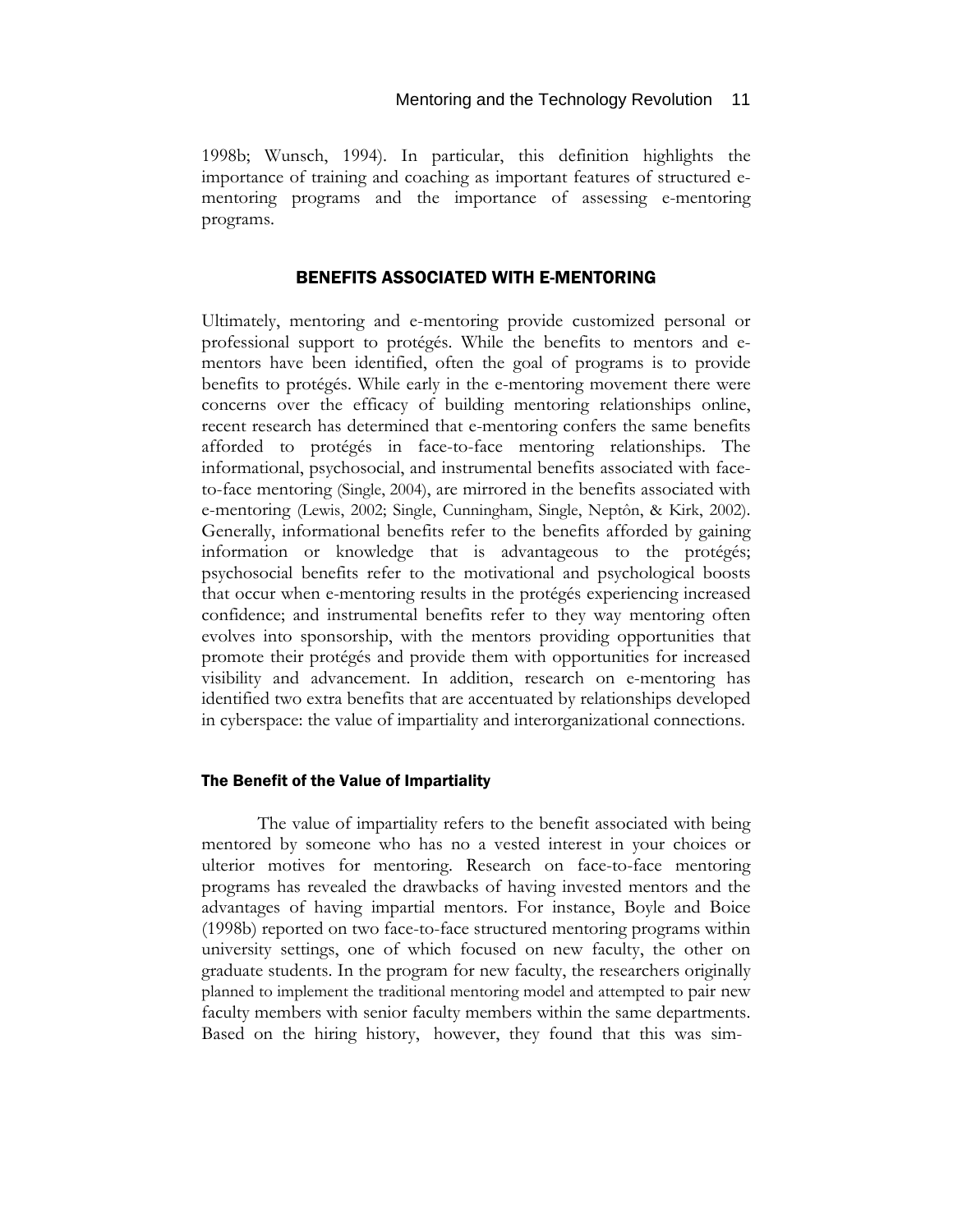ply impossible. Because of these limitations, new faculty members were paired with senior faculty members in other departments and sometimes with administrators.

At the end of the program, the mentoring dyads paired across departments reported higher rates on a mentoring index compared with the pairs where both members were from the same departments. When paired with senior faculty members in departments other than their own, the protégés "… could feel free to express concerns, reveal weaknesses, and question suggestions without fear that these actions may prove detrimental to retention, tenure, and promotion decisions" (Boyle and Boice, 1998b, p. 173). Based on this serendipitous revelation, Boyle and Boice (1998b) were able to identify the value of protégés being paired with impartial mentors.

E-mentoring takes this benefit one step further. Because geographical distances and scheduling differences are no longer obstacles to engaging in ementoring, mentors and protégés can be from two completely different organizations, not only different departments within the same geographically proximate organization.

In the second of the two studies, research on a large-scale mentoring program supported this finding regarding the value of impartial mentors (Single, Muller, Cunningham, Single, & Carlsen, 2005). This program paired women students in engineering and science with male and female mentors in industry. By definition and design, all the protégés and mentors were affiliated with different organizations. The women protégés, often in rigorous academic programs and experiencing great pressure from family members and academic advisors, greatly appreciated the value of having a mentor who was an impartial advisor. This was someone who did not have a vested interest in the protégés' decisions nor were the mentors in positions of judgment or assessment over the protégés. Repeatedly, the protégés expressed this as a great benefit of the program. Below are two quotes representative of the protégés' appreciation of the value of having impartial mentors:

> [Protégé A] The most valuable aspect was being paired up with a complete stranger and getting to know their life, as well as them getting to know you. It was valuable to me to be able to go to a neutral person on work place, scholastic, and personal matters.

> [Protégé B] I had someone to write to when I was stressed who was not going to judge me by what I said or how I felt. (Single et al., 2005, p. 8)

The benefit of the value of impartiality allowed the e-mentoring relationships to develop to the point where there was great trust and openness within the ementoring pairs.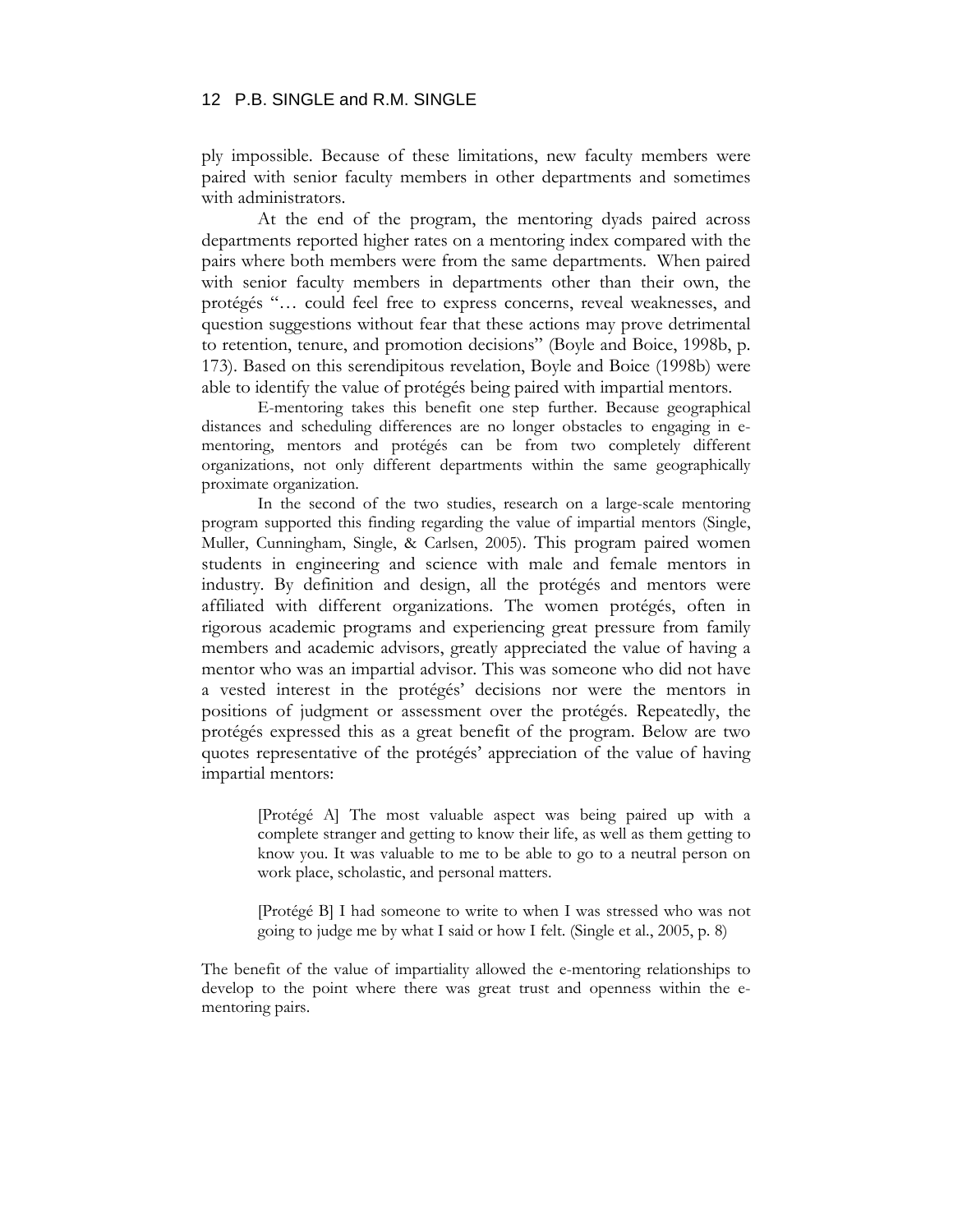A colleague and friend, Anne Chen, brought to my attention (P.B.S.) that the value of impartiality may actually counterbalance the psychosocial benefits. She expressed her concerns by writing in an email, "The theme of impartiality was an intriguing one because I often think of mentors as being cheerleaders and being emotionally validating. How do you reconcile this with this idea of impartiality?" (personal communication, December 7, 2004).

I agree. We do want mentors to be cheerleaders and to be emotionally validating to their protégés, but if mentors hold dual roles in relationship to their protégés, the mentors may also sometimes experience dual reactions. This is not the fault of the mentors, rather the result of power differential when mentors and protégés who are working together are in an advisor-advisee relationship or, more generally, the mentors are in a position authority over their protégés. In these instances, research has supported the idea that the protégés are less free to share self-doubts, ask "silly questions," or voice concerns about their decisions to mentors who may have a say in their future affiliation with the organization or community.

This exchange between Anne and myself, which occurred within an informal e-mentoring relationship, allowed me to clarify my thinking regarding impartiality and psychosocial benefits. It also provided an example of the benefits of impartiality. Anne Chen is a doctoral student in Education at Stanford. We have exchanged ideas and writings throughout a few years. Since I am more senior then her, by default I fall into the "mentor" role – and yet I always find her feedback valuable. I hope she finds my feedback valuable as well. Because I am not on her dissertation committee, and am not in a position of authority over her, we can have some very frank and meaningful professional exchanges. I greatly appreciate our e-mentoring relationship. And I appreciate the benefit of impartiality, for it seems to benefit not only the protégés but also the mentors.

#### The Benefit of Interorganizational Connections

Interorganizational connections refer to the expansion in the protégés' networks due to being mentored or e-mentored by someone outside of their already established networks. In one of the earliest studies on mentoring, Kram (1983) researched face-to-face mentoring relationships in the business setting. In many instances, the mentors also served as the supervisor or boss of the protégés. This may be positive, but if these are the protégés' only mentor, then it limits the protégés' access to information. Any opportunities to which the protégés' supervisors would be privy, so would the protégés, as they move in the same network and would thus have access to the same information.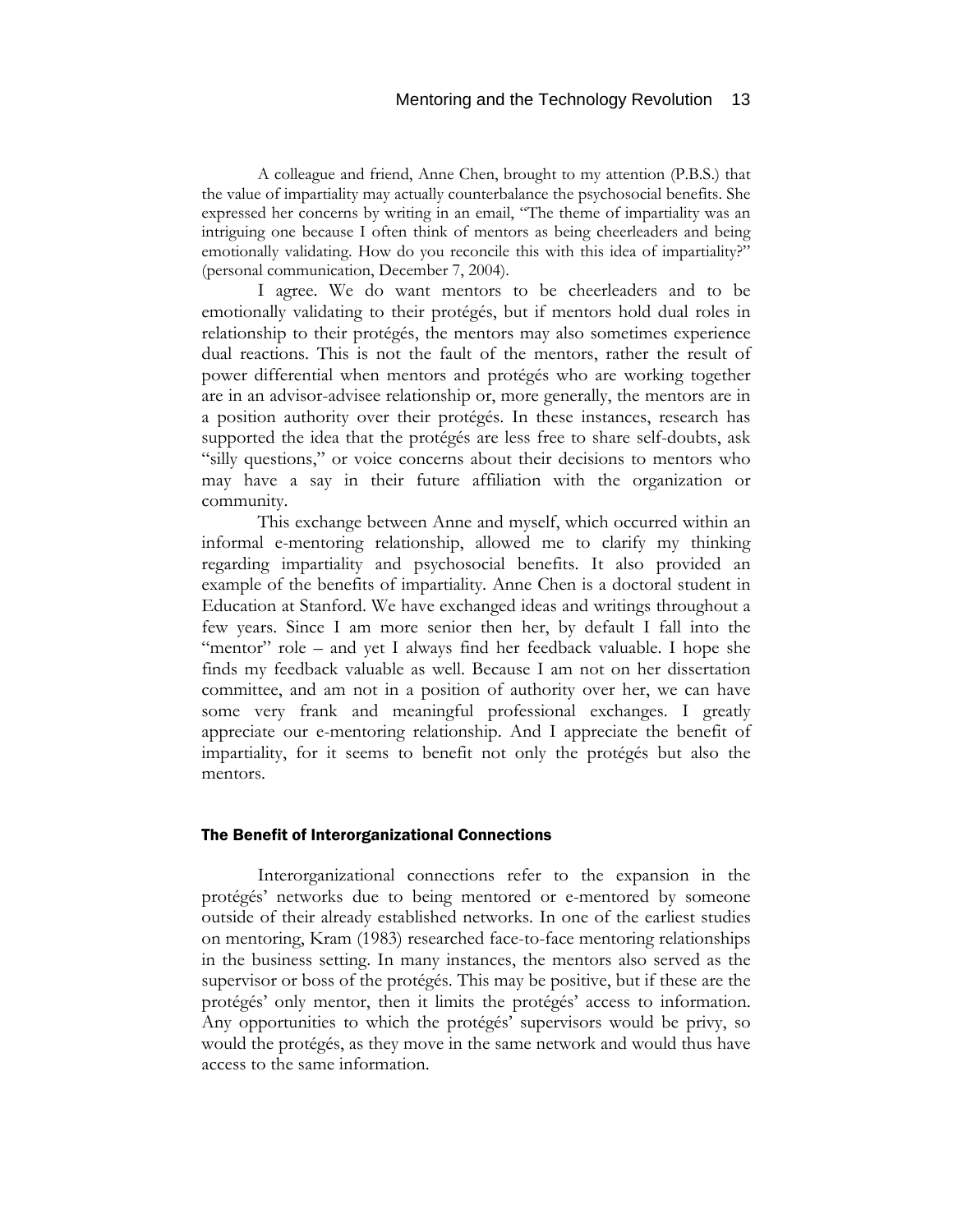When two strong networks overlap, even a little, a new channel of communication and information flow occurs, allowing persons in both networks to benefit. Granovetter (1973) coined a term for this and referred to it as the "the strength of weak ties".

E-mentoring facilitates the "strength of weak ties." Since electronic communications span render geographical distances irrelevant, e-mentoring can connect protégés with mentors in other organizations much more readily than if only relying on face-to-face mentoring. E-mentoring programs can break down geographical and organizational barriers for oneon-one (Single & Muller, 2001) and group and peer mentoring (Russell & Perris, 2003; Single, Muller, Cunningham, & Single, 2000). In other words, e-mentoring facilitates interorganizational connections.

Interorganizational connections allow protégés to obtain information and knowledge from mentors who can be connected using electronic communications, but who otherwise would not share the protégés networks. An advantage of weak ties, according to Granovetter is that "those to whom we are weakly tied are more likely to move in circles different from our own and will thus have access to information different from that which we receive" (p. 1371).

Large-scale e-mentoring programs have facilitated the value of interorganizational connections. One such program is MentorNet. MentorNet matches female science, technology, engineering, and mathematics students with female and male professionals working in nonacademic settings. Most women students in engineering and related science fields go into industry or private-sector positions. Meanwhile, many of the role models and potential mentors these students have on campus are faculty members – academics who may have very different career paths and experiences compared with their counterparts in the private sector. While the faculty members can be supportive of the students, the information they can provide is primarily about academic jobs. By being paired with ementors in industry, these female student-protégés could, as stated by Granovetter, gain access to more diverse sources of information than are available to them on campus. Below are two quotes from protégés expressing their appreciation for the benefits of interorganizational connections:

> [Protégé A] I had someone to encourage me through the rough weeks, give me an idea about what I am working so hard for, and to give me new ideas about what I can do now to get ready for the future.

> [Protégé B] I found it to be most helpful the duties my mentor had at her job. [My field] is so broad, it was good to hear some specifics. It also helped me to learn which classes my mentor actually USED on the job (Single et al., 2005 p. 9).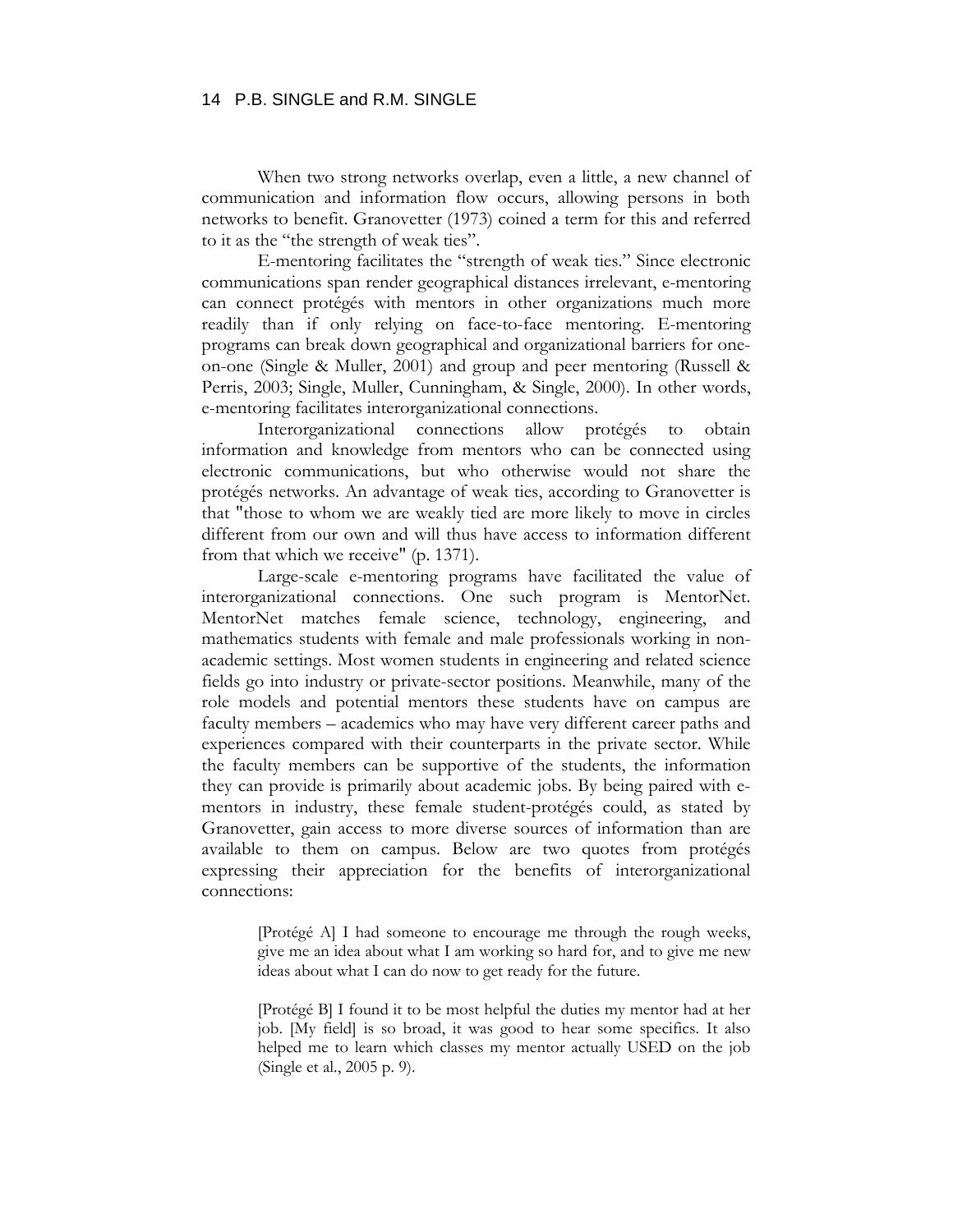While the first student expressed receiving psychosocial benefits (i.e., being encouraged) and the second student expressed receiving informational benefits (i.e., information about what course materials will be used in her later career), the receipt of these benefits were facilitated through the benefits of interorganizational connections. These interorganizational connections were made possible by their participation in a structured e-mentoring program.

In sum, while e-mentoring does not create new benefits associated with mentoring, the nature of e-mentoring does allow for protégés to experience enhanced benefits associated with e-mentoring. These two benefits are the benefit of the value of impartiality and the benefit of interorganizational connections.

Increasing and enhancing benefits for protégés (and mentors) is a central purpose of e-mentoring programs. Although, features associated with structured e-mentoring programs can influence directly the success of the program and the benefits experiences by the participants. Next we examined the programmatic features of structured e-mentoring programs that are efficacious in enhancing program success and participant benefits.

# PROGRAMMATIC FEATURES AND HOW MENTORING INFORMED E-MENTORING

While most research on e-mentoring has focused on identifying the outcomes, there has been a body of research that examines the influence of programmatic features on the outcomes of the programs. This research is important for the field as it identifies for us where programs and program developers should invest their resources in order to increase the effectiveness of e-mentoring programs. In this section, we present a model of e-mentoring and then report on the research examining the programmatic features of training, coaching, and group e-mentoring.

#### Model of E-mentoring

Single and Single (forthcoming) developed a model of e-mentoring, building on the earlier work of Boyle and Boice (1998b) and Single and Muller (2001), whose research on face-to-face mentoring and e-mentoring, respectively, informed the development of the model.

As can be seen in Figure 2.1, the model of structured e-mentoring includes three phases: planning, program structure, and assessment. The planning phase includes developing program goals, recruiting, and managing the expectations of the participants, in addition to the process of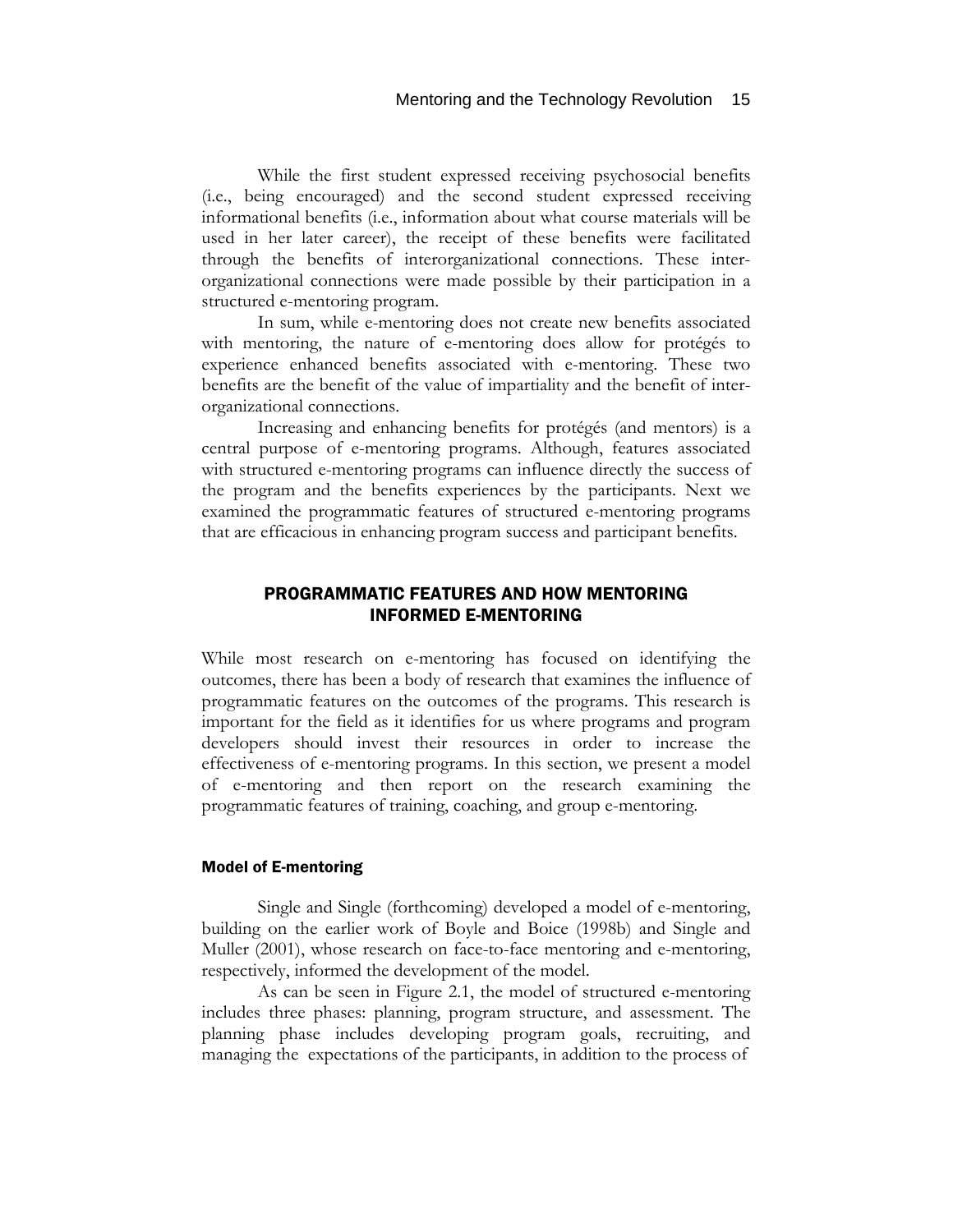

Figure 2.1. Model of structured e-mentoring

matching mentors and protégés. The program structure phase, which we are focusing on in this chapter, includes facilitated training, coaching, and group e-mentoring that allows for the participants to get and stay engaged in the e-mentoring process. Why is program structure so important? Because in numerous e-mentoring year-end evaluations, the one variable that was repeatedly associated with positive outcomes for both the mentors and the protégés was the frequency and duration of the one-on-one mail interactions (Asgari & O'Neill, 2004; Bennett et al., 1998; Single et al., 2002). Therefore, when an e-mentoring program can facilitate the frequent and regular e-mail exchanges among the participants, the program will be more successful.

Assessment is the final element of the model of structured ementoring. Assessment includes collecting and analyzing involvement data, formative data, and summative data. Involvement data includes collecting information on the frequency and duration of exchanges between the ementors and protégés. Collecting and analyzing formative data guide the alteration or enhancement of a program; the main audience for formative analyses is the program staff (Herman, Morris, & Fitz-Gibbon, 1987). The internal stakeholders would be most concerned with the results of the formative evaluation.

The final form of assessment, collecting and analyzing summative data, is especially important in the current climate of educational accountability. The summative evaluation portion of the assessment phase addresses the questions of "What is the impact of the program?" and "What is the value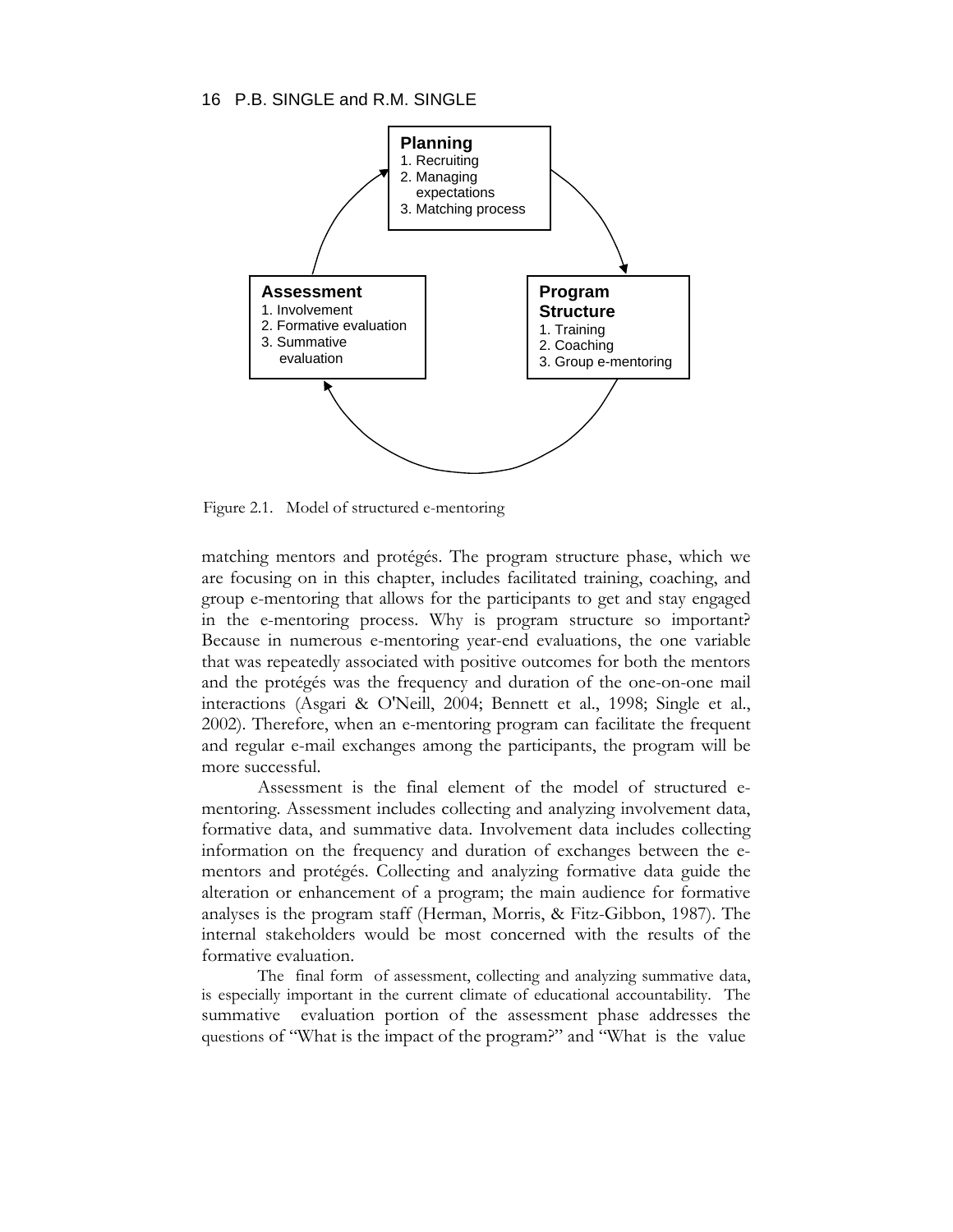of the program?" Summative evaluation provides evidence to both the internal stakeholders (program staff and administrators) and external stakeholders (funders and participants) about the programs' efficacy and value. The efforts put into assessment can serve an important function in program sustainability. When programs can demonstrate their effectiveness and their impact, they are in much better positions to negotiate with funders and stakeholders for continued funding.

While assessment is a vitally important part of any e-mentoring program, due to length constraints for the remainder of the chapter we will focus on the program structure feature of the model of e-mentoring: training, coaching, and group e-mentoring.

#### **Training**

Getting off to a good start is important in face-to-face mentoring (Boyle & Boice, 1998a), and the same holds true for e-mentoring. The purpose of mentoring training is to prepare the participants, equipping them with the skills they will need to establish and develop a healthy and satisfying mentoring relationship. This has generally focused on the mentors, but recently training for protégés has also begun to be conducted (Ensher & Murphy, 1997; Gaskill, 1993; Zachary, 2000). Training occurs at the beginning of a program and brings the participants together for group interaction and training.

When setting up a structured e-mentoring program, the question arises of how to deliver group-training sessions using electronic communications. The Telementoring Young Women Project modified group face-to-face training to suit the electronic environment by developing "online preparation sessions" (Bennett et al., 1998). They provided training for both the mentors and for the protégés. For the mentor training, the program developers assigned groups of 15 to 20 mentors to electronic discussion lists. A trainer was assigned to each list, facilitating the discussion and presenting scenarios and information to the list. The mentors were asked to react to the scenarios and information, much as they would react to a protégé. These online preparation sessions lasted for 3 weeks.

This project also provided online preparation sessions for the protégés. Protégé training consisted of providing another set of electronic discussion lists that the protégés could use to interact with one another. The trainers in these online preparation sessions directed the protégés to prepare for their e-mentoring relationships by engaging in tasks such as writing brief biographies, which could be shared with future mentors.

The online preparation sessions built on the research of the mentoring movement and created group training experiences that were both interact-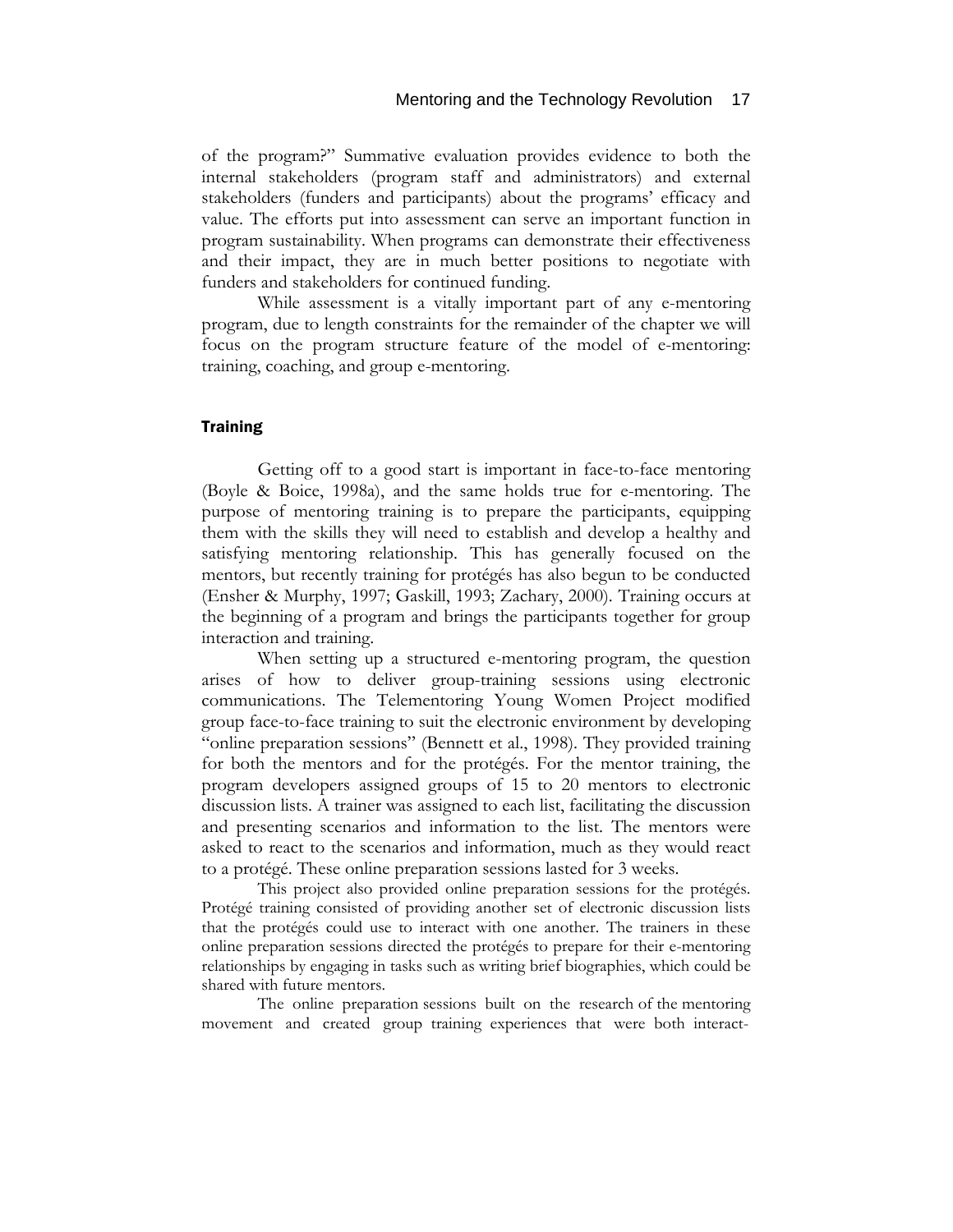tive and engaging. The online preparation sessions provided the advantage of allowing participants to join in "anytime, anywhere," simply requiring a computer and access to the Internet. The Telementoring Young Women Project focused on mentor training, since the mentors were adults who were e-mentoring high schoolaged girls and so the adult mentors were largely responsible for guiding the ementoring relationship. The emphasis on training generally differs based on the populations being served by the e-mentoring programs.

This model of e-mentoring training has two disadvantages. First, it is dependent on the availability of a substantial number of experienced trainers to moderate and reinforce the engagement in the online preparation session. Second, based on this requirement, it seems that with larger e-mentoring programs, engaging an appropriate number of facilitators could be difficult. For instance, if the electronic discussion list format was used for both mentor and protégé training, and the program included 150 mentors and 150 protégés, then a program would require a minimum of 20 online preparation lists, and therefore 20 trainers.

Interactive Web-based training was another format used for delivering training to e-mentoring participants (Kasprisin, Single, Single, & Muller, 2003). The researchers found that this format more effectively leveraged the World Wide Web to deliver training, but sacrificed customized facilitation in the process. Web pages, rather than e-lists, were the primary medium for delivering the training. Case studies were written appropriate for the participants in the e-mentoring program. Each case study was divided up into multiple scenarios, and at the end of each scenario a question or decision was posed for the e-mentoring participants. The participants then choose one of two answers or options, after which a Web page with an annotated response highlighting the pros and cons of their decisions was loaded onto the screen. The participants could then "interact" with the Web-based training by adding their comments into a text box, and reading the comments of the other participants, much like a threaded discussion.

Since it was posted directly to the World Wide Web, the interactive Web-based training model enhanced scalability, with no limit to the number of participants who could read and interact with the training at the same time. The need to recruit facilitators for online training sessions was eliminated. In addition, it allowed for multiple case studies to be developed, based on the developmental levels and issues appropriate to the participants, or subgroups of participants, engaging in the e-mentoring program.

To test the efficacy of interactive Web-based training, Kasprisin and colleagues (2003) conducted an experiment to test the hypothesis that mandating training for protégés would enhance their e-mentoring experience.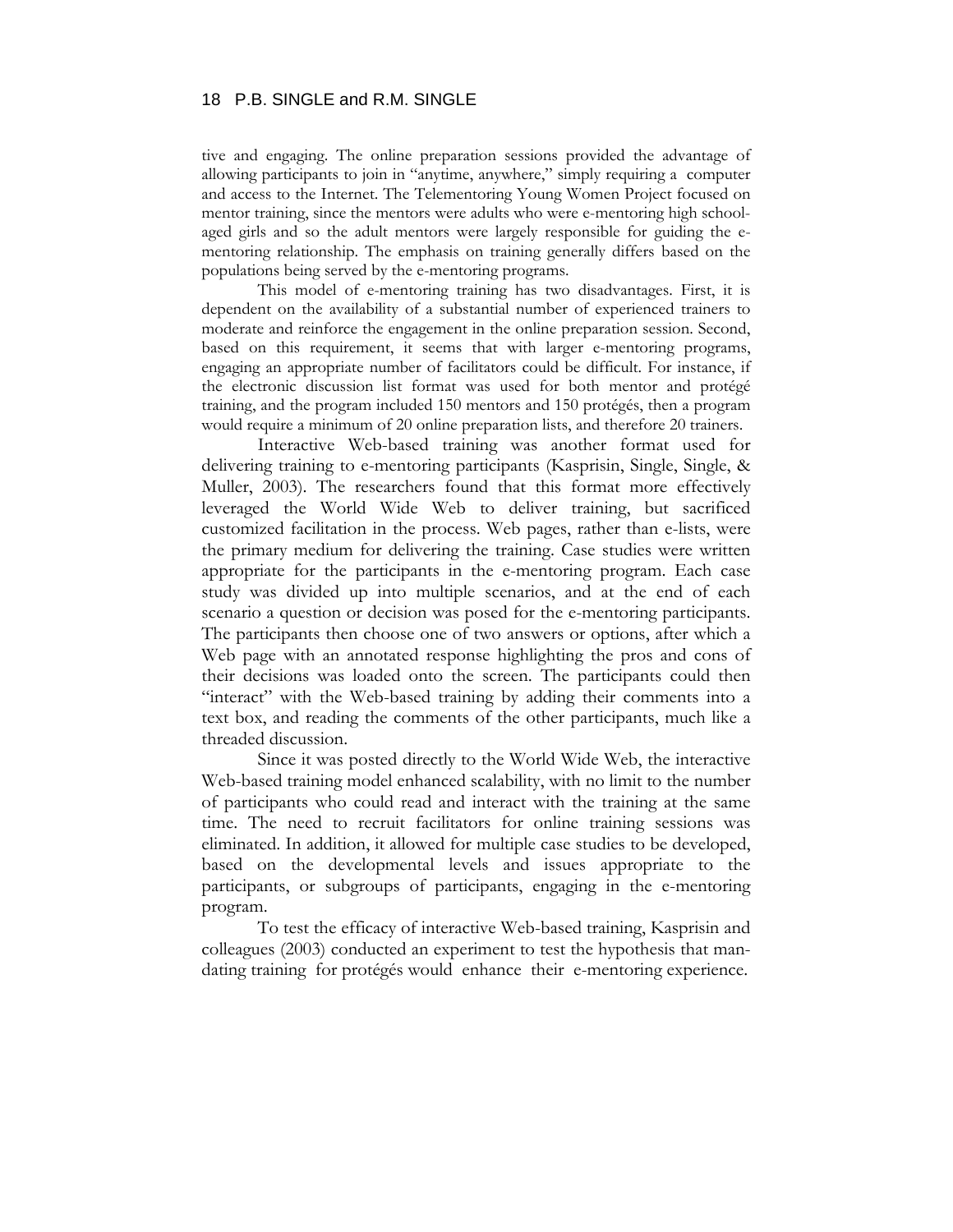In this instance, the protégés were adults (college-age women studying engineering and science) and the mentors were professionals in science or technology careers, and the program was protective of their time and involvement.

Half of the protégés were randomly assigned to the experimental group and were required to complete the on-line training in order to participate in the program. The other half of the protégé group was randomly assigned to the control group, for whom completing the on-line training was optional. Comparative analysis of the year-end results supported the hypothesis that the protégés who were mandated to complete the training had higher engagement in the e-mentoring program (Kasprisin et al., 2003). This is one of the few experimental studies that tested the efficacy of training for e-mentoring programs.

Mandating on-line training for the protégés appeared to enhance the protégés' ability to engage in and maintain their e-mentoring relationships. In addition, a follow-up study suggested that the mentors also benefited. When they were paired with protégés who had been through the online training, at program end the mentors reported experiencing greater engagement and satisfaction in the e-mentoring process (Kasprisin, Single, Single, & Muller, 2005).

While training is a popular feature of mentoring programs, and sometimes e-mentoring programs, the features are rarely tested using a rigorous experimental design. While year-end evaluations allow the participants to rate their perceptions of the training, and this certainly is valuable, utilizing an experimental design methodology can go one step further, allowing researchers to make inferences about the efficacy of the feature. Why is this important? Since both mentoring and e-mentoring programs are often run on tight budgets, additional program supports, such as training, are costly in terms of financial and human resources. If a program feature is going to have durability, then we recommend that there be assurances that the feature is efficacious and provides more positive outcomes than if the feature were not implemented.

As mentioned earlier, training is a popular feature of structured mentoring programs and becoming increasingly popular in e-mentoring programs. Next, we'll present a less popular but perhaps more effective program feature, coaching. While training typically occurs at the beginning, coaching occurs throughout.

#### Coaching

Coaching occurs throughout the program, and consists of regular facilitation provided by the program staff to the participants. In this context,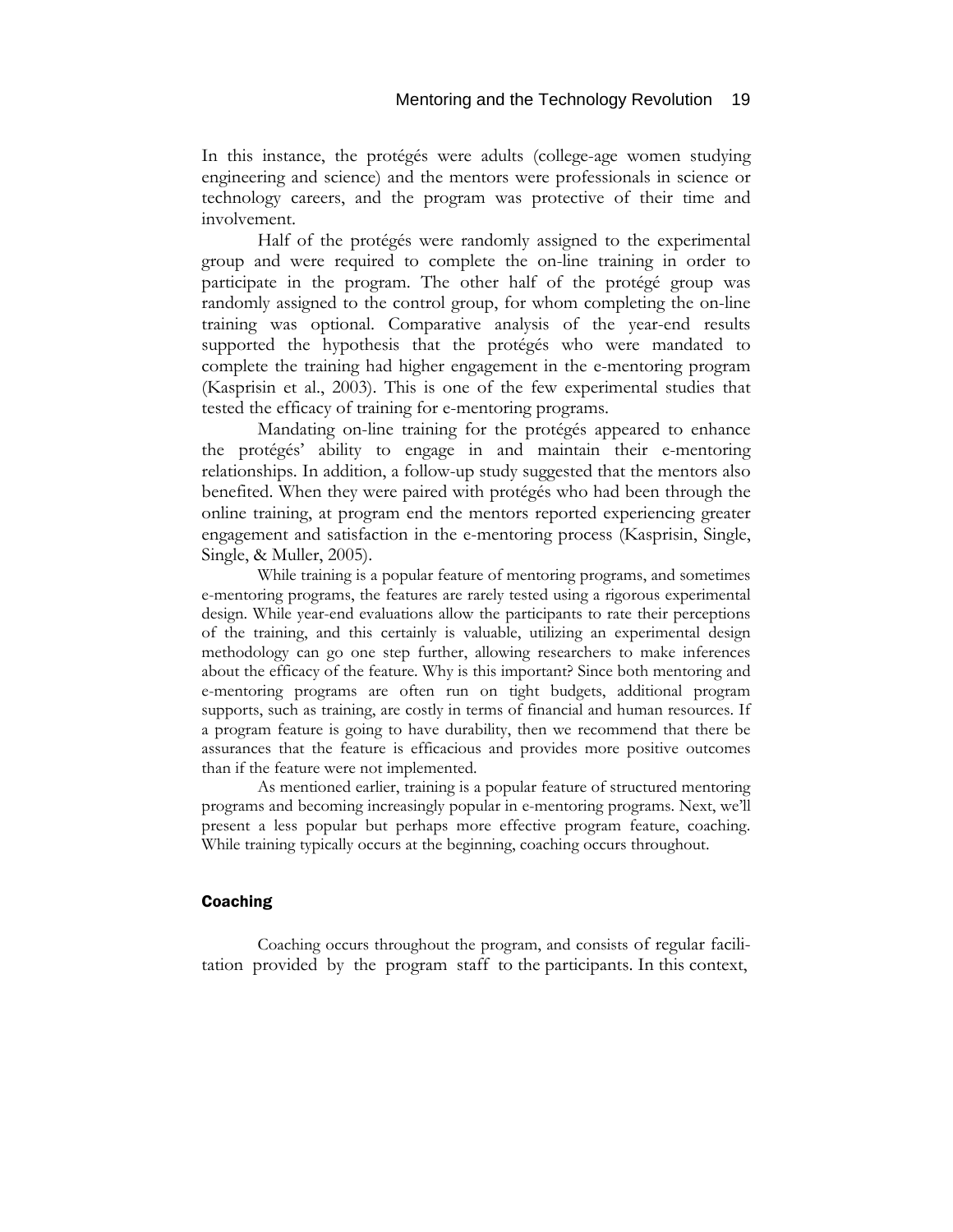coaching does not refer to the interactions that occur within the ementoring relationships, although coaching certainly does occur there as well. According to Single and Muller (2001), "coaching, in a networked environment, is delivered via email messages containing discussion suggestions or mentoring tips that are appropriate for the program goals and population" (p. 115). Coaching serves four purposes. First, the messages provide reinforcements and serve as reminders to the protégés and e-mentors to stay in contact. Also, the messages from the coach deliver information to help guide the e-mentoring relationship through initiation, cultivation, separation, and redefinition (Kram, 1983), the developmental stages of mentoring. Next, the coaching messages provide discussion topics or suggestions for shared activities for the e-mentoring pairs, which may be customized for the program goals and participants. When the e-mentoring pairs don't have something immediate to discuss, then these provide points for connection. Fourth and finally, the regular coaching messages sent from the program staff serve as a way for the program to stay in contact with the participants, and provide services such as consultation, troubleshooting, or rematching, as necessary (Single & Muller, 2001).

Coaching originated directly as a result of research conducted on face-to-face mentoring programs. As part of a university based mentoring program, Boyle and Boice (1998b) contacted the participants weekly in order to collect data about their on-going experiences and this practice proved to be serendipitous. An analysis of the data suggested that this regular contact served to motivate and encourage the participants to stay engaged with the mentoring program. Boyle and Boice reported that the mentors and protégés stated the "good-humored suspicion" that the regular contacts for data collection purposes were really meant to ensure that the participants met regularly. As one participant suspected: "When I'm tempted to not meet or fill out my things [mentoring journal and checklist], I realize it would be easier to do them than to have to explain to you why I didn't when you call" (p. 166).

From these findings, Single and Muller (2001) conceived the notion of using coaching in a structured e-mentoring program, and delivered the coaching via regularly scheduled email messages. Coaching messages relating to the same topic were sent to the mentors and the protégés simultaneously, therefore suggesting common discussion topics. In addition, they reported that developing different coaching curriculum for each of the different groups involved in the program allowed them to customize the program to the different stages of the participants (e.g., firstand second- year undergraduate students and their e-mentors received different messages than doctoral students and their e-mentors).

Research supports the hypothesis that more frequent (weekly) coaching messages were more effective than less frequent (biweekly) coaching mes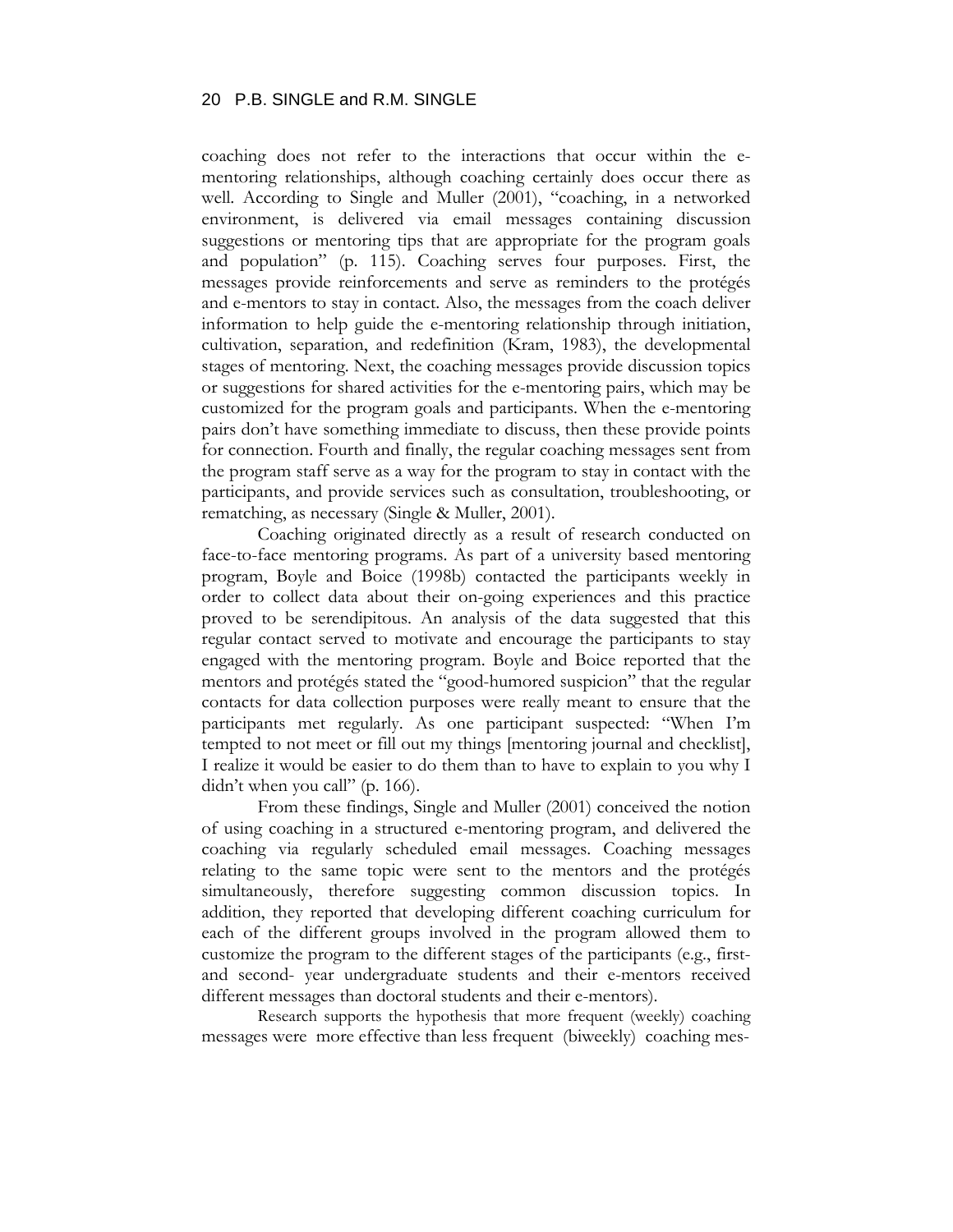sages; using an experimental design methodology, Single, Muller, and Carlsen (2000) randomly assigned a group of e-mentoring partners to a condition where they received weekly coaching messages. A comparison group was assigned to receive biweekly coaching messages. The protégés who received more frequent (weekly) coaching messages had higher ratings of satisfaction with the program, compared with the protégés who received the less frequent (biweekly) coaching messages. Unfortunately, we know of no studies that have compared instances of coaching versus no-coaching in an e-mentoring setting, although we do recommend this for future research.

Coaching, the on-going structure and support provided by the program to the participants, is an important but often overlooked aspect of structured ementoring programs. However, it can also be the most resource intensive feature. Research with participants in face-to-face mentoring programs suggests that coaching keeps the participants involved and engaged in the program. Research on a structured e-mentoring program suggests that more frequent coaching is efficacious in increasing the satisfaction of the protégés (Single, Muller, & Carlsen, 2000).

While the training and coaching features of e-mentoring programs primarily support involvement within the mentoring dyads, the next feature – group e-mentoring – facilitates group mentoring relationships among all the participants.

#### Group E-mentoring

The third aspect of program structure identified by the model of ementoring is group e-mentoring. As with the previous features, this program feature was founded on research conducted in face-to-face mentoring settings. As part of their university based mentoring programs for new faculty and new graduate students, Boyle and Boice set up monthly group meeting for all the program participants, both mentors and protégés. According to the participants, this turned out to be the "best part" of the program:

> Group meetings provided the participants with a sense of campus involvement they did not find in their own departments, especially around the topic of teaching. The meetings fostered openness in sharing experiences, even some which were embarrassing, and in providing possible solutions to problems. Also, it allowed mentors to observe (and subsequently attempt) alternative styles of mentoring. Thus they broadened their roles as coaches and models (1998b, p. 176).

While face-to-face mentoring programs can foster affiliation with the shared organization, due to the fact that participants are often recruited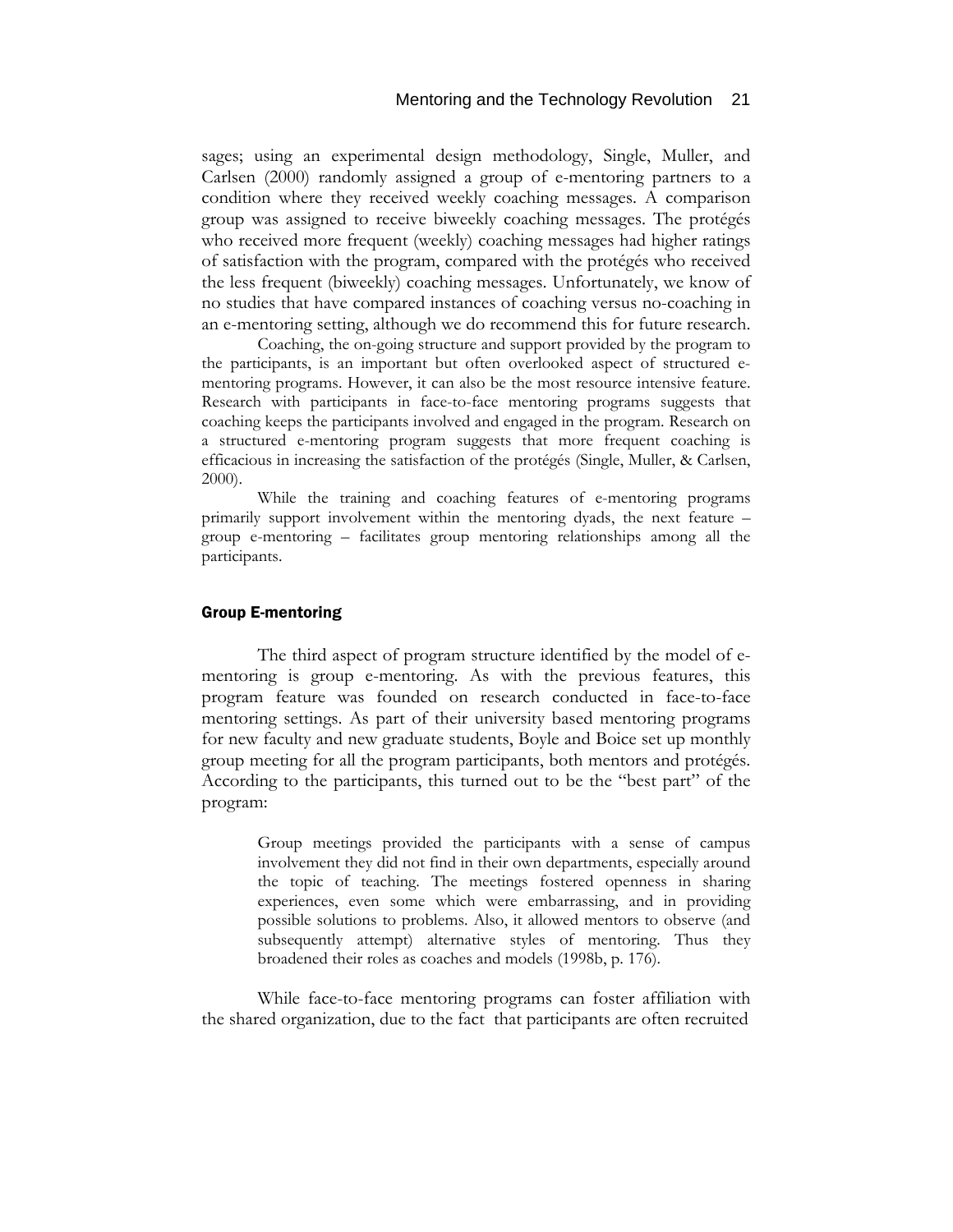from a common organization, e-mentoring programs can foster affiliation with the program, or with the field.

As part of their research on MentorNet, Single, Muller, Cunningham and Single (2000) investigated a group of program-sponsored electronic discussion lists (e-lists). From an examination of 13 e-lists and by relying on a mix of qualitative and quantitative methods, they identified the variables associated with the e-lists that endured through the whole program and emerged into opportunities for group e-mentoring. Below are some of the variables associated with the emergent e-communities:

- 1. *Topic-based e-lists*: Group e-mentoring was more likely to emerge in the elists that were based on discussion themes (such as issues around job searching and balancing personal and professional time) rather than on participant characteristics (such as, the field of chemistry or educational level of the protégés).
- 2. *Critical mass of participants*: Group e-mentoring was fostered when the e-lists attracted a critical mass of participants. The e-lists with smaller numbers fizzled out within the first few weeks of the program. This suggests that programs should be judicious in the number of e-lists they sponsor and it should be based on the number of participants in the program.
- 3. *Facilitation:* The e-lists that evolved into group e-mentoring all shared one characteristic: one of the participants had taken on the role of the informal facilitator. This person regularly "seeded" the e-list with items from either current events or their own experiences in order to keep the discussion going. This facilitation can either be informal or formal and performed either by participants or by program staff members.
- 4. *Simultaneous discussion threads*: Group e-mentoring occurred when the e-lists fostered and maintained a few simultaneous discussion threads – so that participants could pick and choose to join discussions that were relevant to their needs.
- 5. *Safe and supportive:* When the participants perceived the e-lists as safe and supportive, then group e-mentoring occurred. No flaming or inappropriate messages were posted to these e-lists. Of note is that the elists that evolved into group e-mentoring "prompted, embraced, and validated opposing opinions or perspectives" (p. 125).

Another notable aspect of the e-communities was that they provided opportunities for the mentors to develop peer-mentoring relationships among themselves. So, much like their counterparts who participated in the face-to-face group meetings, these e-mentors were able not only to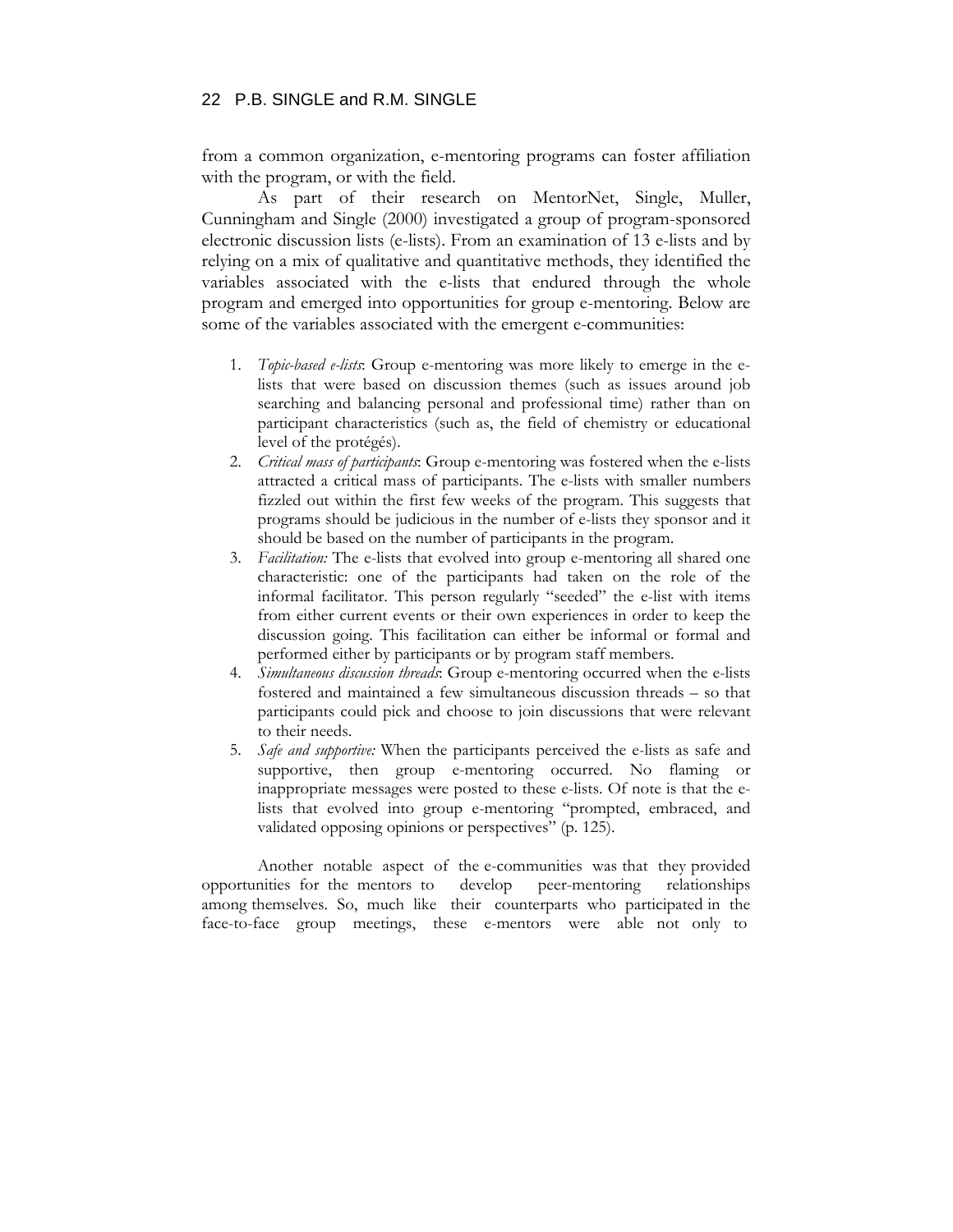learn from one another how best to develop and foster their e-mentoring relationships, but also to share information, support, and opportunities among themselves.

# SUGGESTIONS FOR FUTURE RESEARCH

While there are various directions that future research into e-mentoring could take, we present two that in our opinion are of the highest priority and could have the largest impact, as in spite of their importance the literature is largely silent on these topics.

#### Assessing Outcomes

To the credit of the field, many e-mentoring programs conduct year-end evaluations that request the participants to rate their experiences with the program. These evaluations often include both quantitative and qualitative methods and use the self-assessments of the participants as the results (Lewis, 2002; Single et al., 2002). The next step in identifying the results of e-mentoring programs is to conduct comparative analysis – comparing the skills, knowledge, self-confidence, and developmental paths of the participants in the structured e-mentoring programs versus a similar control group that did not participate in the e-mentoring program. This would allow for interpretations to be made that speak to the results of the e-mentoring intervention.

For this assessment to occur, it would require the identification of an experimental group, which would engage in the e-mentoring, and a control group, which would not. These groups would need to be similar to ensure that the inferences made about any differences between the groups would not be due to selection bias. One way this can occur is through the development of a multiphase structured e-mentoring program, where increasing numbers of participants are included each year. Then, a waitlisted control group could be set up (Cook & Campbell, 1979), allowing the control group in the first year to be included in the program for a future year. At the conclusion of the program, the skills, self-confidence, and commitment to staying in a profession or field can be assessed. If differences exist between the experimental and the control groups, then the differences are likely to be due to the intervention of the structured ementoring program.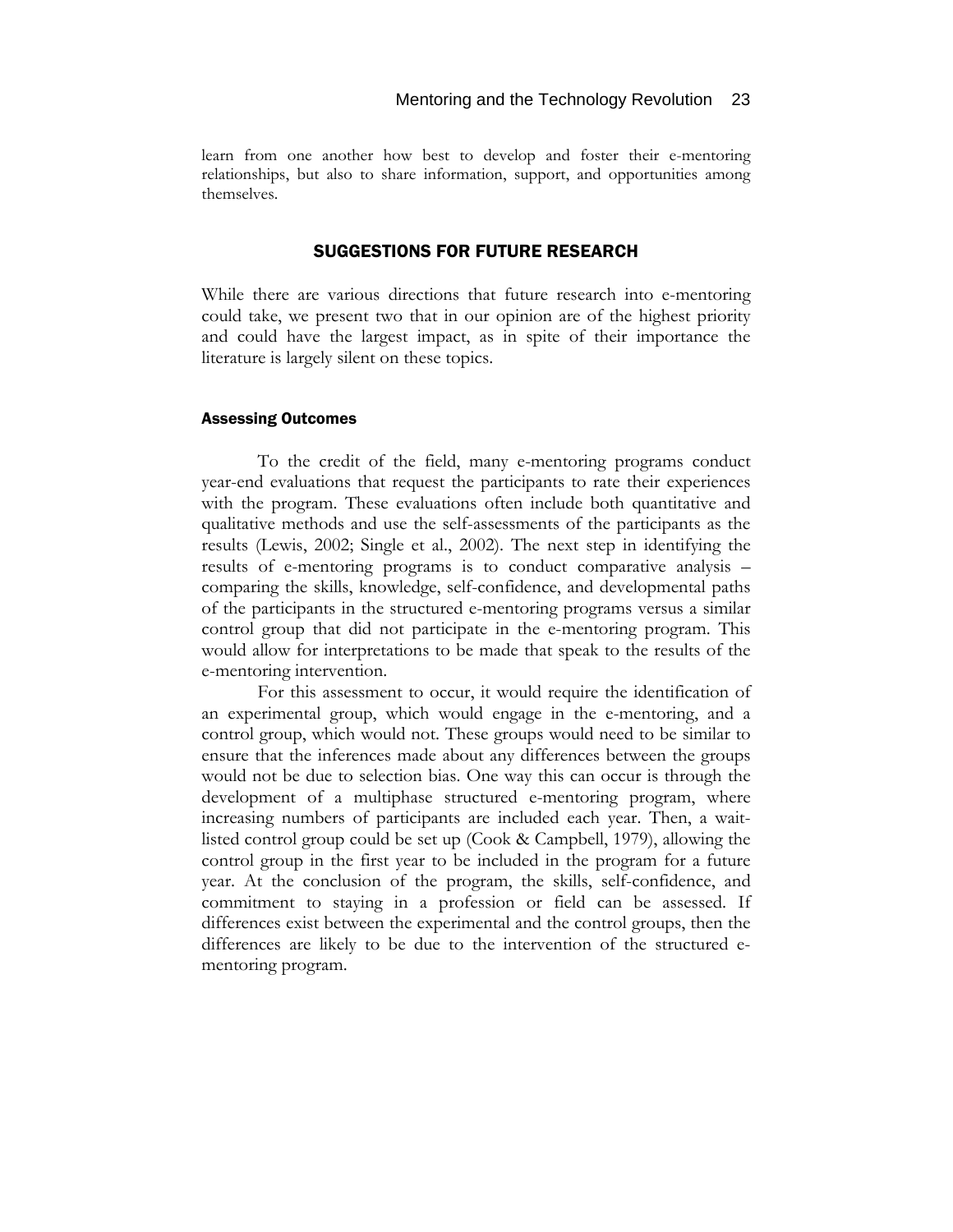#### Examining the Efficacy of Coaching

Coaching has been identified as an important part of supporting involvement and engagement in structured e-mentoring programs (Single & Muller, 2001; Single et al., 2000). However, coaching can be the most resource-intensive aspect of programs. While it is known to be an important part of conducting a structured e-mentoring program, additional research could provide more insights into the efficacy of coaching.

Research has indicated that the delivery of more frequent coaching messages is more beneficial than less frequent coaching messages (Single et al., 2000), but there is still a need for research that examines conditions of no-coaching versus coaching. In fact, we recommend that were this study to be conducted, three comparison groups be identified: (1) a control group that receives no coaching message, (2) an experimental group that receives weekly coaching messages and, (3) a second experimental group that receives biweekly coaching messages. Then, the participants could be assessed at the conclusion of the program and any differences in the results could be attributed to the coaching and/or differences in intensity of the coaching received.

The results of this research would provide a great deal of useful information, enhancing our knowledge about the efficacy of coaching. Coaching has great potential to increase the engagement, benefits, and satisfaction possible through an e-mentoring experience – a goal with which all practitioners, researchers, and participants would certainly support.

# IMPLICATIONS FOR E-MENTORING PROGRAM DEVELOPMENT

In this review of the research, we identified five aspects of e-mentoring that are noteworthy. The first two identified aspects of e-mentoring that facilitate the positive outcomes widely associated with mentoring, namely the benefit of the value of impartiality and the benefit of interorganizational connections. While these two aspects are not additional benefits, they are aspects fostered by e-mentoring that facilitate the development of the informational, psychosocial, and instrumental benefits associated with all types of mentoring.

In addition, we identified three features of structured e-mentoring programs that are efficacious. These features, however, are resource intensive, requiring additional personnel time either intensively to develop the features such as for the training, or throughout the program, such as the coaching feature. In addition, mentoring and e-mentoring are often, too often in our opinion, conducted on a lean budget. So, while we have identified these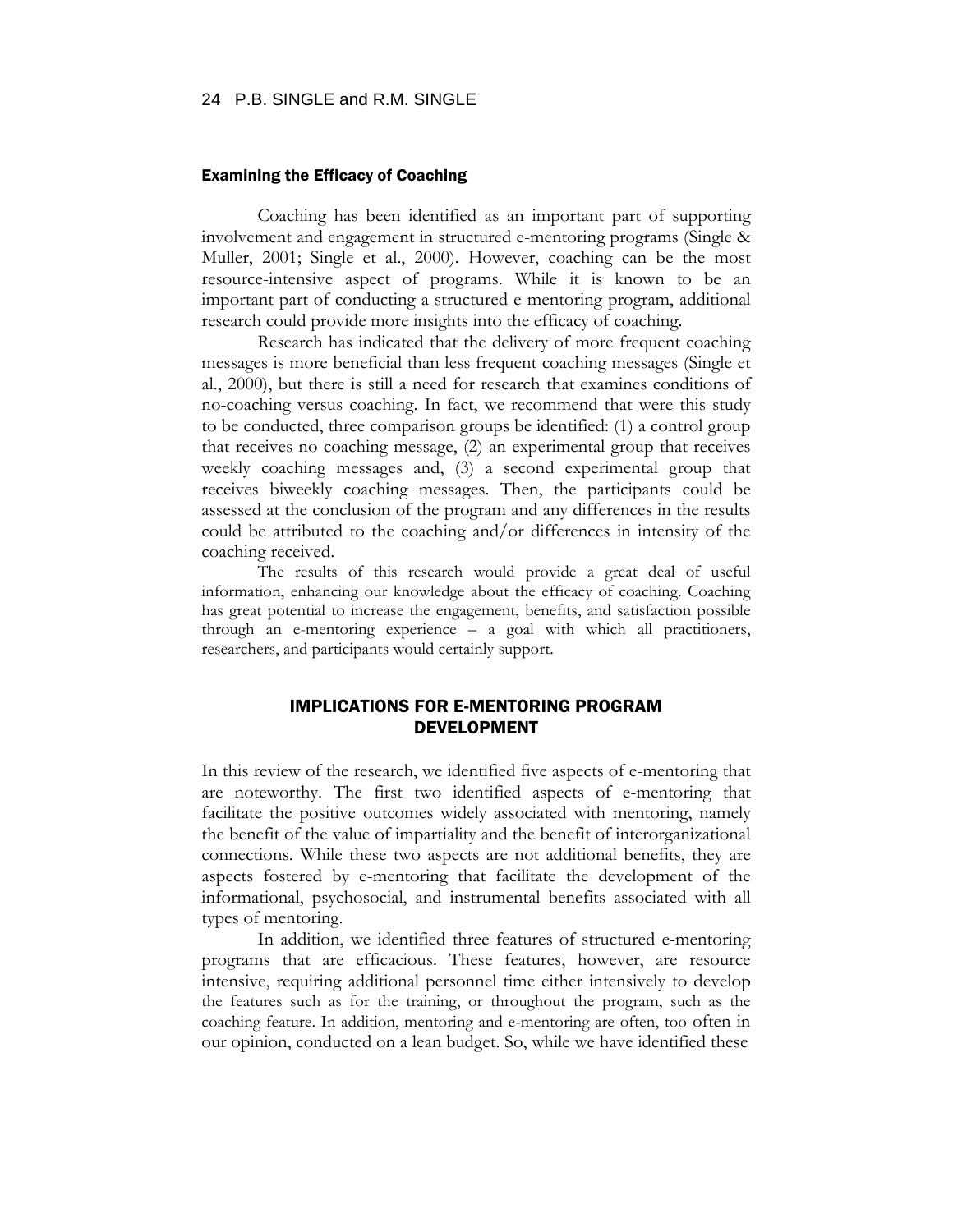features as being both useful and important, we put them forth as suggestions only to allow individual programs to identify and select the features that would provide the best investment based on their program goals and participants.

Our goal with this book chapter was that it would be useful to practitioners and researchers alike – to assist them as they develop new programs and new areas of research. By facilitating the understanding of previously conducted research and closing any gaps in knowledge, we hope to support the future development of e-mentoring, structured e-mentoring programs, and the field of e-mentoring.

#### **REFERENCES**

- Asgari, M., & O'Neill, K. (2004, April). *What do they mean by "success"? Contributors to perceived success in a telementoring program for adolescents.* Paper presented at the American Educational Research Association, San Diego, CA.
- Bennett, D., Hupert, N., Tsikalas, K., Meade, T., & Honey, M. (1998). *Critical issues in the design and implementation of telementoring environments*. New York: Center for Children and Technology, EDC. Retrieved September 20, 2003 from [http://www2.edc.org/CCT/admin/publications/report/09\\_1998.pdf.](http://www2.edc.org/CCT/admin/publications/report/09_1998.pdf)
- Bennett, D., Tsikalas, K., Hupert, N., Meade, T., & Honey, M. (1998). *The benefits of online mentoring for high school girls: Telementoring young women in science, engineering, and computing project - Year 3 evaluation*. New York: Center for Children and Technology, EDC. Retrieved June 10, 2004 from [http://www2.edc.org/CCT/admin/publications/report/telement\\_bomhs](http://www2.edc.org/CCT/admin/publications/report/telement_bomhsg98.pdf) [g98.pdf.](http://www2.edc.org/CCT/admin/publications/report/telement_bomhsg98.pdf)
- Boyle, P., & Boice, R. (1998a). Best practices for enculturation: Collegiality, mentoring, and structure. In M. Anderson (Ed.), *New Directions for Higher Education* (Vol. 101, pp. 87-94). San Francisco: Jossey-Bass Publishers. Retrieved October 22, 2003 from [www.uvm.edu/~pbsingle](http://www.uvm.edu/~pbsingle).
- Boyle, P., & Boice, R. (1998b). Systematic mentoring for new faculty teachers and graduate teaching assistants. *Innovative Higher Education, 22*, 157-179. Retrieved October 22, 2003 from [www.uvm.edu/~pbsingle](http://www.uvm.edu/~pbsingle).
- Cook, T. D., & Campbell, D. T. (1979). *Quasi-experimentation: Design and analysis issues for field settings*. Boston: Houghton Mifflin Company.
- Ensher, E., & Murphy, S. E. (1997). Delivering successful training in a summer jobs training program. *Performance Improvement, 36*(1), 22-27.
- Gaskill, L. R. (1993). A conceptual framework for the development, implementation, and evaluation of formal mentoring programs. *Journal of Career Development, 20*(2), 147-160.
- Granovetter, M. S. (1973). The strength of weak ties. *American Journal of Sociology, 78*(6), 1360-1380.
- Harris, J., Rotenberg, L., & O'Bryan, E. (1997). *Results from the Electronic Emissary Project: Telementoring lessons and examples [Online].* Denton, TX: Texas Center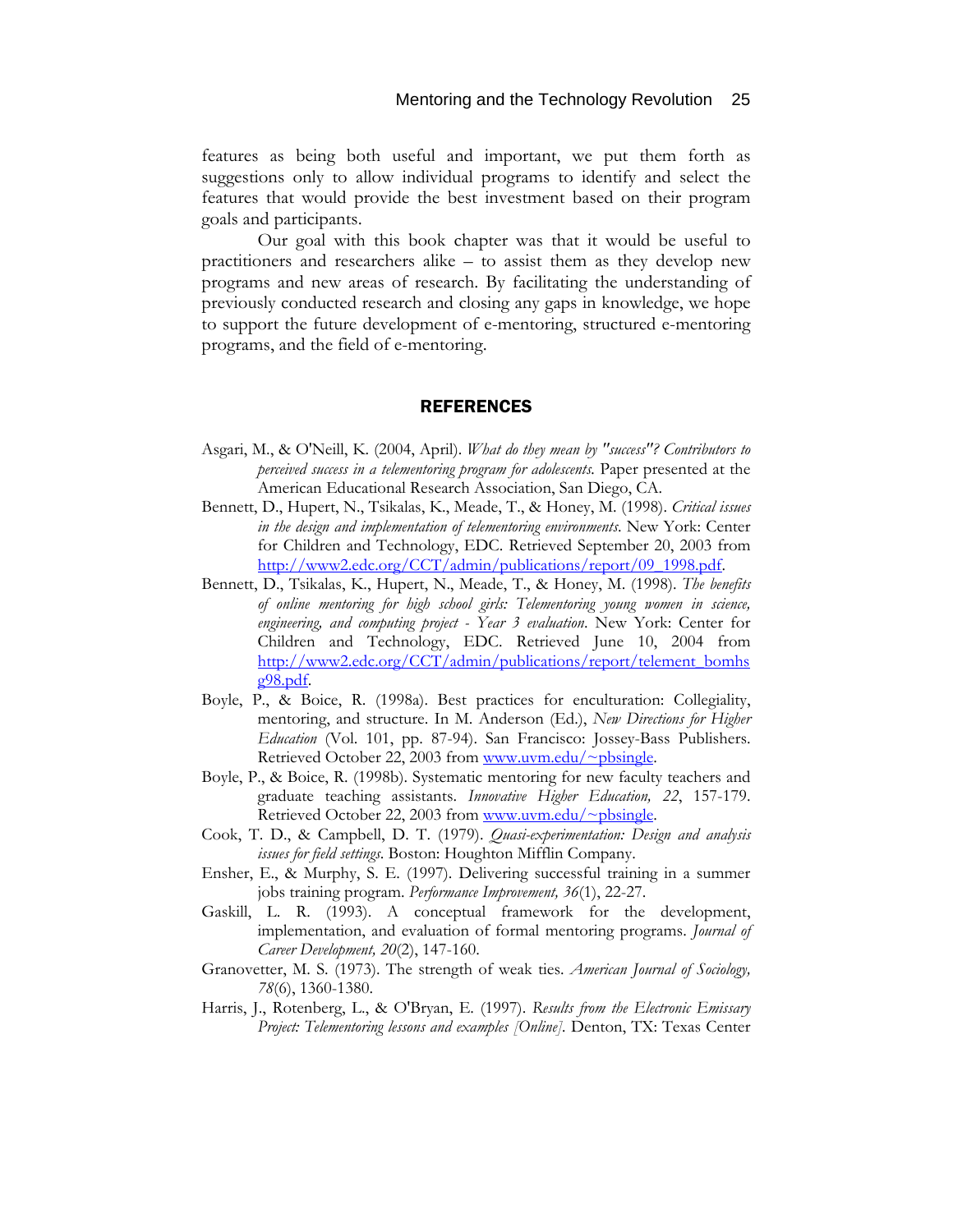for Educational Technology. Retrieved June 9, 2004 from [http://www.tcet.unt.edu/pubs/em/em01.pdf.](http://www.tcet.unt.edu/pubs/em/em01.pdf)

- Harris, J. B., & Figg, C. (2000). Participating from the sidelines, online: Facilitating telementoring projects. *ACM Journal of Computer Documentation, 24*(4), 227- 236. Retrieved June 1, 2004 from [http://emissary.wm.edu/templates/content/publications/harris-and](http://emissary.wm.edu/templates/content/publications/harris-and-figg.pdf)[figg.pdf.](http://emissary.wm.edu/templates/content/publications/harris-and-figg.pdf)
- Herman, J. L., Morris, L. L., & Fitz-Gibbon, C. T. (1987). *Evaluator's handbook*. Los Angeles: Sage Publications.
- International Telementor Program. (2003). *About us: The International Telementor Program (ITP)*. Retrieved June 10, 2004 from [http://www.telementor.org/aboutus.cfm.](http://www.telementor.org/aboutus.cfm)
- Kasprisin, C. A., Single, P. B., Single, R. M., & Muller, C. B. (2003). Building a better bridge: Testing e-training to improve e-mentoring programmes in higher education. *Mentoring and Tutoring, 11*(1), 67-78.
- Kasprisin, C. A., Single, P. B., Single, R. M., & Muller, C. B. (2005). *Building a better bridge revisited: Training protégés benefits mentors*. Manuscript in preparation.
- Kram, K. E. (1983). Phases of the mentor relationship. *Academy of Management Journal, 26*(4), 608-625.
- Lewis, C. W. (2002). *International Telementor Program (ITP) Report: Evaluation results from teacher surveys - May 2000 - March 2002*. Fort Collins, CO: Colorado State University. Retrieved December 5, 2003 from [http://www.telementor.org.](http://www.telementor.org/)
- MentorNet. (2004). *MentorNet by the numbers*. Retrieved June 11, 2004 from [www.mentornet.net](http://www.mentornet.net/).
- Muller, C. (1997). *The potential of industrial "E-Mentoring" as a retention strategy for women in science and engineering.* Paper presented at the Annual Frontiers in Education (FIE) Conference, Pittsburgh, PA. Retrieved February 3, 2002 from [http://fairway.ecn.purdue.edu/~fie/fie97/papers/1268.pdf.](http://fairway.ecn.purdue.edu/~fie/fie97/papers/1268.pdf)
- Neils, D. (1997). *The Hewlett Packard E-Mail Mentoring Project*. Panel discussion on "Telementoring Ways of Learning" presented at the BBN National School Network Conference, Cambridge, MA.
- O'Neill, D. K., Wagner, R., & Gomez, L. M. (1996). Online mentors: Experimenting in science class. *Educational Leadership, 54*(3), 39-42.
- Russell, A., & Perris, K. (2003). Telementoring in community nursing: A shift from dyadic to communal modes of learning and professional development. *Mentoring and Tutoring, 11*, 227-237.
- Single, P. B. (2004, April). *Expanding our use of mentoring: Reflection and reaction.* Paper presented at the Mentoring scholars in gender equity studies: Strengthening the journey and building an inclusive knowledge base. D. Sadker (Chairperson), Annual Meeting of the American Educational Research Association, San Diego, CA.
- Single, P. B., Cunningham, C. M., Single, R. M., Neptôn, C. N., & Kirk, L. (2002). *2000-01 MentorNet evaluation report*. MentorNet Research Project, University of Vermont: Burlington, VT. Retrieved September 27, 2003 from [www.MentorNet.net/Documents/Program/Results/Evaluation.](http://www.mentornet.net/Documents/Program/Results/Evaluation)
- Single, P. B., & Muller, C. B. (2001). When email and mentoring unite: The implementation of a nationwide electronic mentoring program. In L. K. Stromei (Ed.), *Creating mentoring and coaching programs* (pp. 107-122). Alexandria, VA: